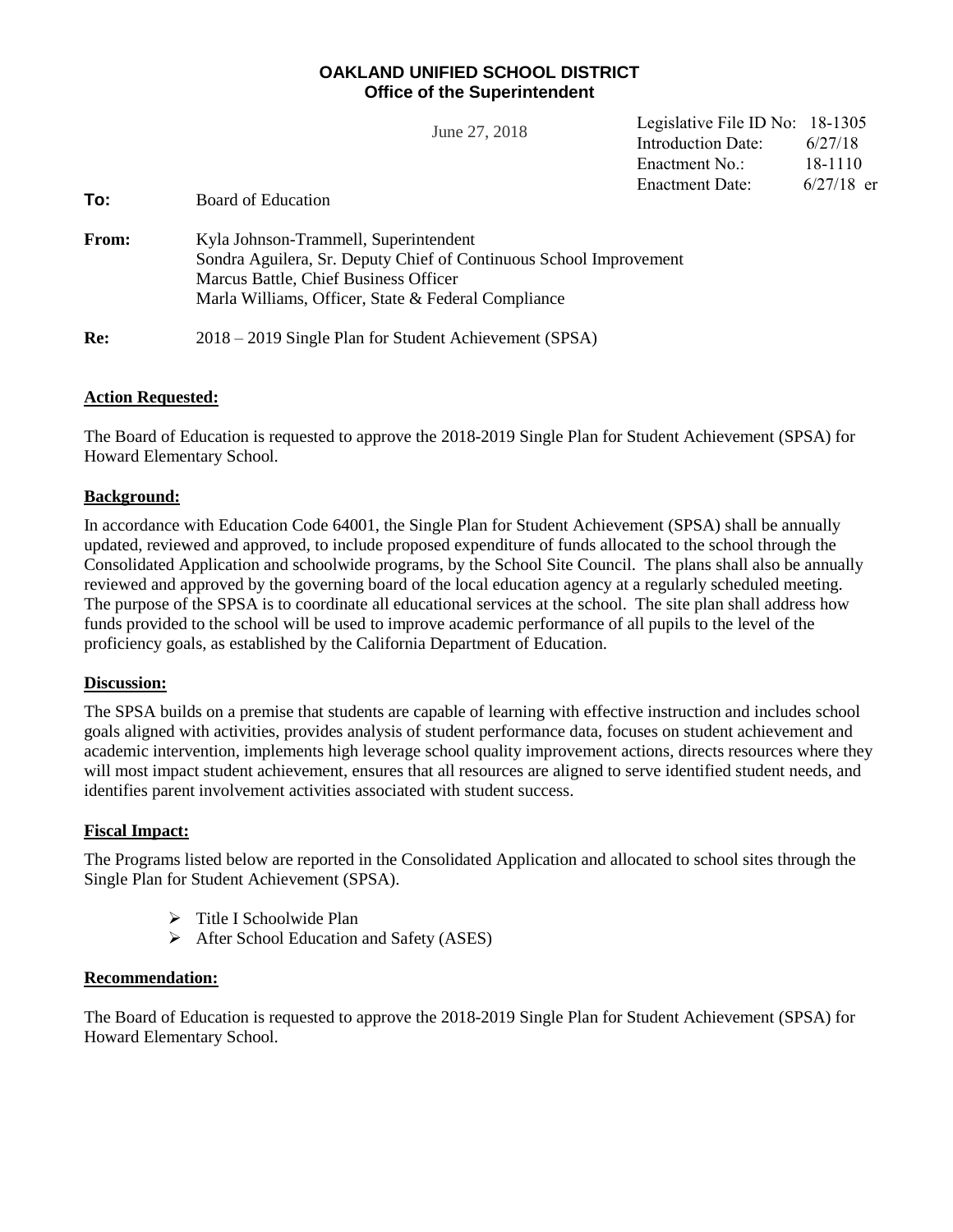

| Legislative File ID No: 18-1305 |            |
|---------------------------------|------------|
| <b>Introduction Date:</b>       | 6/27/18    |
| Enactment No.:                  | 18-1110    |
| <b>Enactment Date:</b>          | 6/27/18 er |

# **2018-2019 Single Plan for Student Achievement (SPSA)**

| <b>Howard Elementary School</b> |  |  |
|---------------------------------|--|--|
| 1612596001713                   |  |  |
| Nikki Williams                  |  |  |
| 5/16/2018                       |  |  |
|                                 |  |  |

The Single Plan for Student Achievement (SPSA) is a plan of actions to raise the academic performance of all students. California Education Code sections 41507, 41572, and 64001 and the federal Every Student Succeeds Act (ESSA) require each school to consolidate all school plans for programs funded through the Consolidated Application (ConApp) into the SPSA.

For additional information on school programs and how you may become involved locally, please contact the following person:

| <b>Contact: Nikki Williams</b>       | <b>Position: Principal</b>            |
|--------------------------------------|---------------------------------------|
| <b>Address: 8755 Fontaine Street</b> | <b>Telephone: 510-639-3244</b>        |
| Oakland, CA 94605                    | <b>Email:</b> nikki.williams@ousd.org |

*The District Governing Board approved this revision of the SPSA on:* 6/27/2018

**OAKLAND UNIFIED SCHOOL DISTRICT Kyla Johnson-Trammell, Superintendent Aimee Eng, Board President**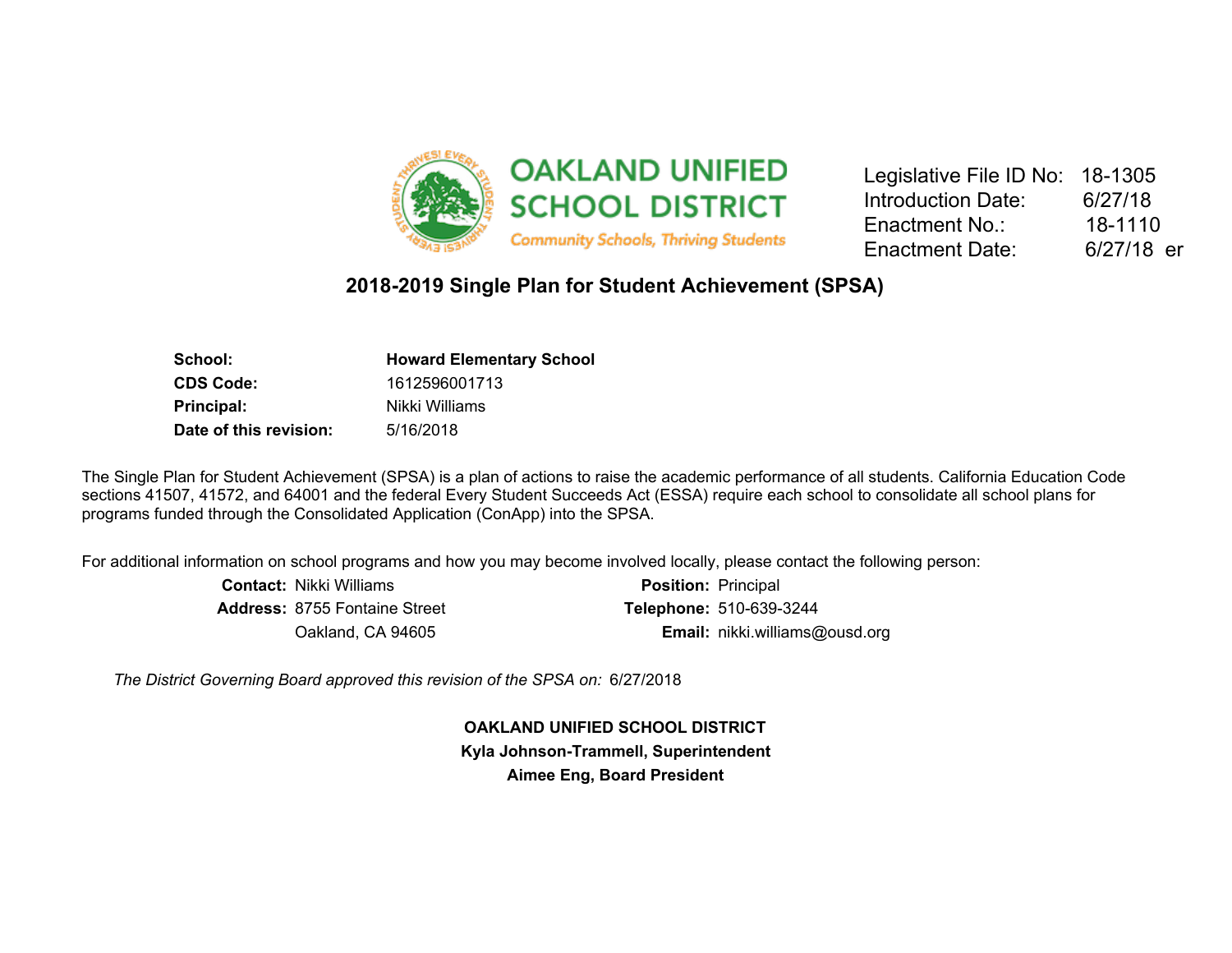#### 2018-2019 Single Plan for Student Achievement Recommendations and Assurances

| <b>School Site:</b>                            | <b>Howard Elementary School</b> | Site Number: 166                                |                                |
|------------------------------------------------|---------------------------------|-------------------------------------------------|--------------------------------|
| Title I Schoolwide Program                     |                                 | Local Control Funding Formula (LCFF) Base Grant |                                |
| Title I Targeted Assistance Program            |                                 | X LCFF Supplemental Grant                       | 21st Century                   |
| After School Education & Safety Program (ASES) |                                 | <b>LCFF Concentration Grant</b>                 | School Improvement Grant (SIG) |

The School Site Council (SSC) recommends this comprehensive Single Plan for Student Achievement (SPSA) to the district governing board for approval, and assures the board of the following:

- 1. The School Site Council is correctly constituted, and was formed in accordance with district governing board policy and state law, per Education Code 52012.
- 2. The SSC reviewed its responsibilities under state law and district governing board policies, including those board policies relating to material changes in the Single Plan for Student Achievement requiring board approval.
- 3. The school plan is based upon a thorough analysis of student academic data. The actions and strategies proposed herein form a sound, comprehensive, and coordinated plan to reach stated safety, academic, and social emotional goals and to improve student achievement.
- 4. The School Site Council reviewed the content requirements of the Single Plan for Student Achievement and assures all requirements have been met, including those found in district governing board policies and in the Local Control Accountability Plan (LCAP).
- 5. Opportunity was provided for public input on this school's Single Plan for Student Achievement (per Education Code 64001) and the Plan was adopted by the School Site Council at a public meeting(s) on:

Date(s) plan was approved:

6. The public was alerted about the meeting(s) through one of the following:

| Flyers in students' home languages                                | Announcement at a public meeting | Other (notices, media announcements, etc.) |
|-------------------------------------------------------------------|----------------------------------|--------------------------------------------|
| Signatures:                                                       |                                  |                                            |
| Nikki Williams, School Principal<br>na<br>on                      | Signature                        | Date                                       |
| Print name of SSC Chairperson<br>Vlonica                          | Signature                        | Date                                       |
| Jomas<br>Mortica Thomas, Network Superintendent,<br>$\mathsf{MS}$ | Signature                        | Date                                       |
| Marla Williams, Officer, State and Federal Programs               | Signature                        | Date                                       |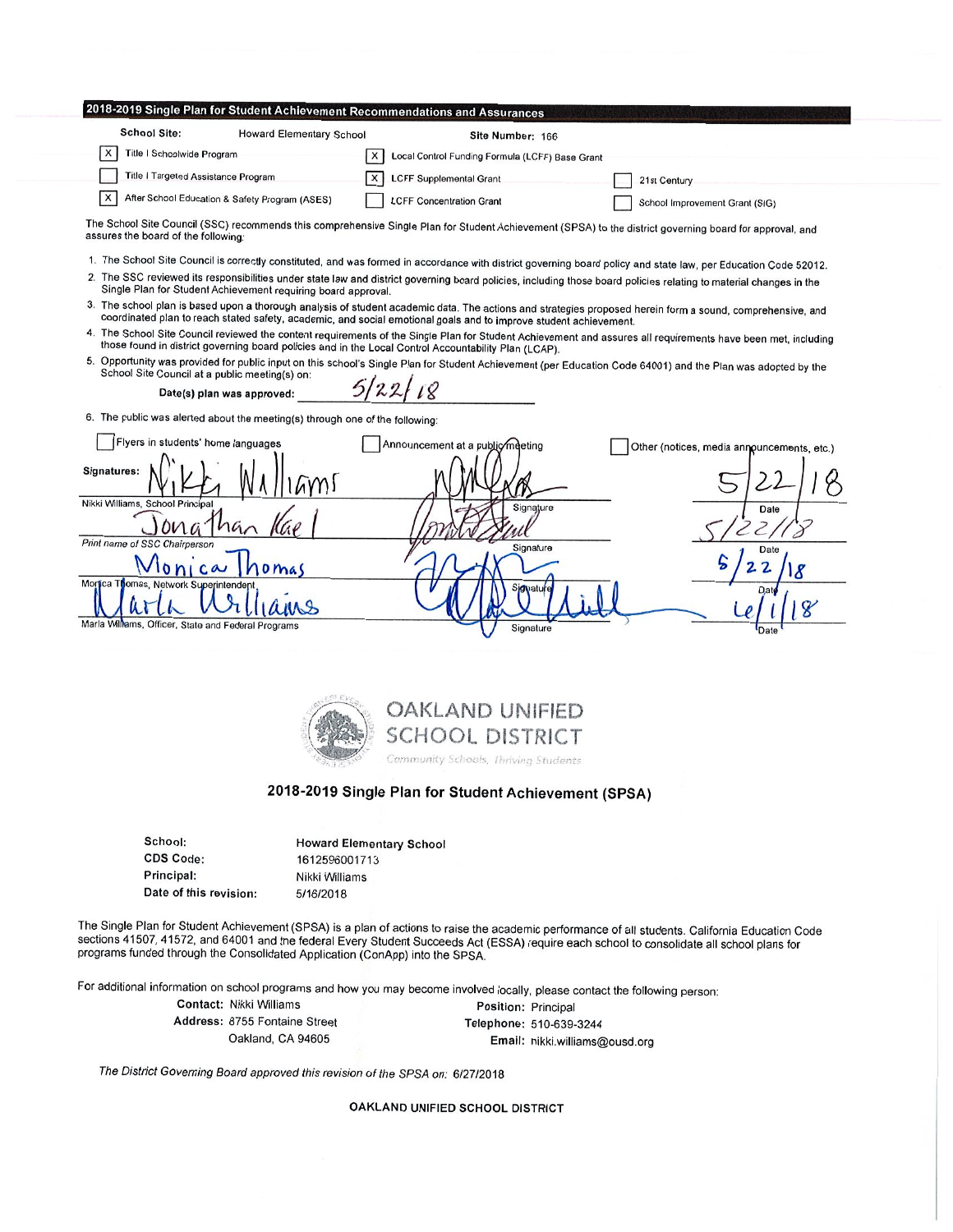## **2018-19 SPSA ENGAGEMENT TIMELINE**

### **School Site:** Howard Elementary School **Site Number:** 166

*List the engagements with students, staff, faculty, parents, and community partners that contributed to the development of the 2018-19 SPSA. Include ILT, SSC, staff, faculty, students, and othes who were engaged in the planning process.*

| <b>Date</b> | <b>Stakeholder Group</b>          | <b>Engagement Description</b>                                                                                                  |
|-------------|-----------------------------------|--------------------------------------------------------------------------------------------------------------------------------|
| 11/28/2017  | SSC<br>Parents, Community & Staff | Reviewed data points reported on the School Performance Framework. Discussed root causes and<br>goals for current school year. |
| 2/27/2018   | SSC<br>Parents, Community & Staff | Reviewed needs assessment section of the Site Plan.                                                                            |
|             |                                   |                                                                                                                                |
|             |                                   |                                                                                                                                |
|             |                                   |                                                                                                                                |
|             |                                   |                                                                                                                                |
|             |                                   |                                                                                                                                |
|             |                                   |                                                                                                                                |
|             |                                   |                                                                                                                                |
|             |                                   |                                                                                                                                |
|             |                                   |                                                                                                                                |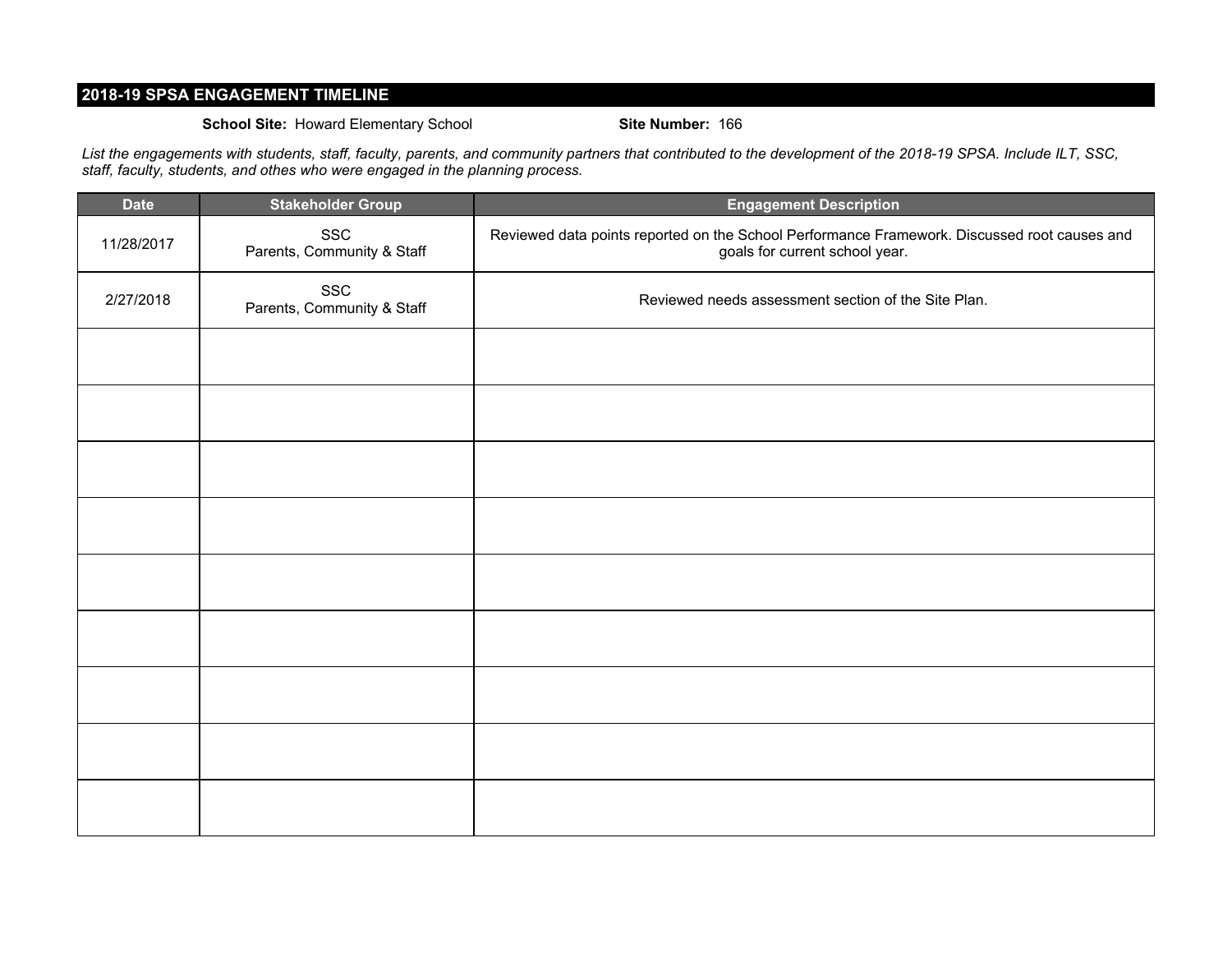# **2018-2019 Final Budget**

## **Programs Included in This Plan**

The School Site Council intends for this school to participate in the following programs:

| <b>State Programs</b>                             | <b>Projected Budget</b> | <b>Final Budget</b> |  |
|---------------------------------------------------|-------------------------|---------------------|--|
| Local Control Funding Formula Base Grant          |                         | TBD                 |  |
| General Purpose Discretionary #0000               | \$34,650.00             |                     |  |
| Local Control Funding Formula Supplemental Grant  | \$114,658.05            | TBD                 |  |
| LCFF Supplemental #0002                           |                         |                     |  |
| Local Control Funding Formula Concentration Grant | \$0.00                  | TBD                 |  |
| LCFF Concentration #0003                          |                         |                     |  |
| After School Education and Safety Program         |                         | TBD                 |  |
| ASES #6010                                        | \$105,518.69            |                     |  |
| <b>TOTAL:</b>                                     | \$254,826.74            | \$0.00              |  |

| <b>Federal Programs</b>                       | <b>Projected Budget</b> | <b>Final Budget</b> |  |
|-----------------------------------------------|-------------------------|---------------------|--|
| Title I, Part A: Schoolwide Program           |                         | TBD                 |  |
| Title I Resource #3010                        | \$42.746.42             |                     |  |
| Title I, Part A: Parent Engagement Activities |                         | TBD                 |  |
| Title I Resource #3010                        | \$1,206.00              |                     |  |
| 21st Century Community Learning Centers       |                         | TBD                 |  |
| Title IV Resource #4124                       | \$0.00                  |                     |  |
| TOTAL:                                        | \$43,952.42             | \$0.00              |  |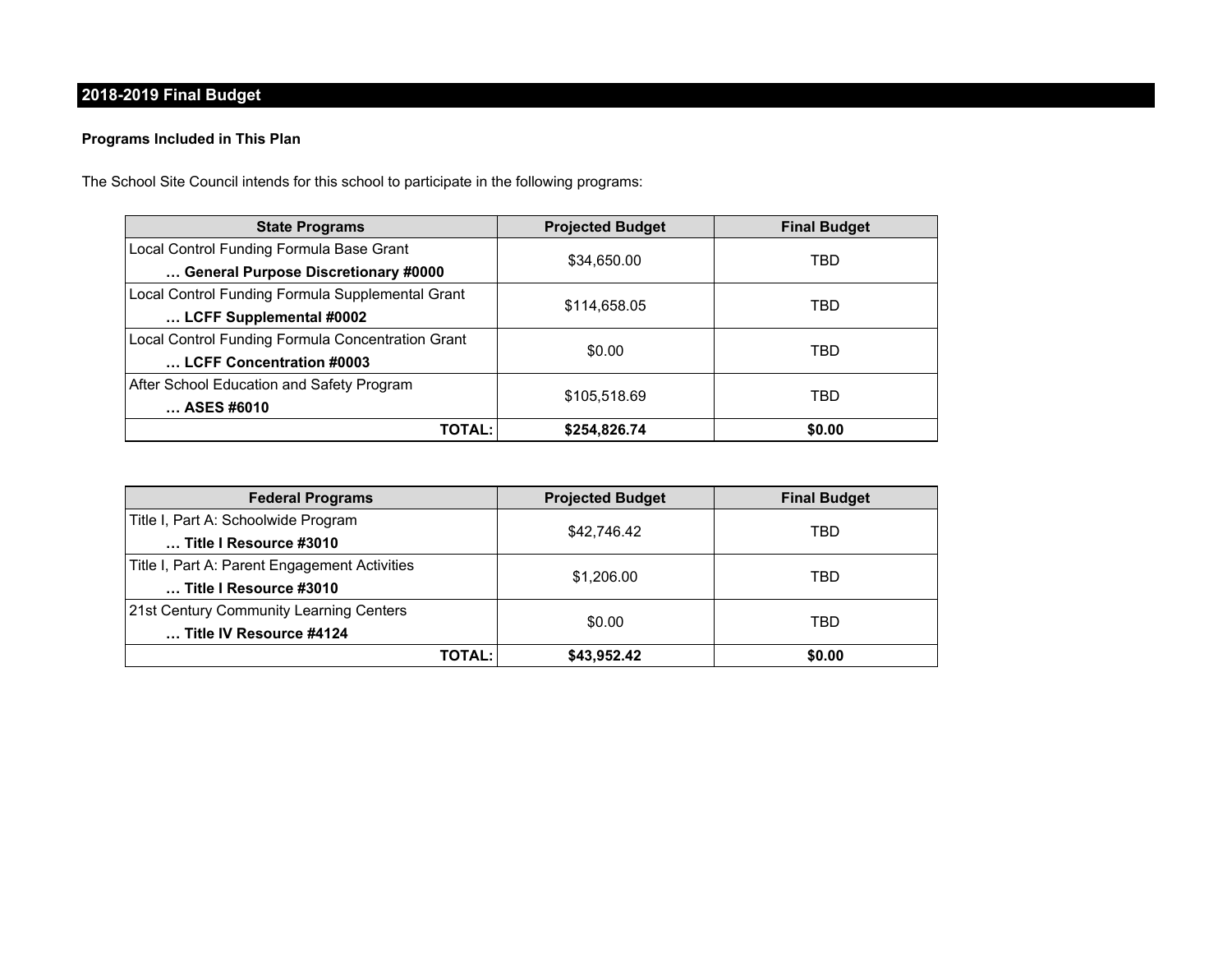## **2018-19 SINGLE PLAN FOR STUDENT ACHIEVEMENT (SPSA): NEEDS ASSESSMENT**

### **1A: ABOUT THE SCHOOL**

**School: Howard Elementary School | School ID: 166** 

#### **School Description**

Charles P. Howard Elementary is a small inclusive school located in a serene area with dazzling views of the Bay Area. Our close-knit community nurtures and supports student learning. We believe in educating the whole student and all students have access to a computer lab, music class, a library and hands-on science classes. We also have a garden project and a weekly Farmers' Market, which has inspired healthy eating and wellness in our community. In addition, we partner with the Ann Martin Center to support the mental health needs of our students and their families. Howard provides a caring and positive environment that engages families and believes that students come first!

#### **School Mission and Vision**

Howard is an inclusive community where everyone is valued. Howard scholars will grow socially, academically and emotionally. They will develop pride in themselves, their communities and their work. Our mission is educate the whole child by understanding that we must support our students academic and social development.

#### **Family & Student Engagement**

88% of families reponded positively to the 2016 Healthy Kids survey.53.9% of families completed the 2016 Healthy Kids survey.Families do not feel connected to the school based on low atendance at parent engagement events (family nights, back to school, and garden days) and parent statements that they do not know about events and/or were not informed about events.

| <b>1B: 18-19 NEEDS ASSESSMENT</b> |                                                                                                                                                                                                                                                                                                                                                                                                                                                                                                                                                                                                                                                                                                                                                                          |                                                                                                                                                                                                                                                                                                                                            |                                                                                                                                                                                                                                                                                                                                                                                                                                                                                                                                                                                                                                                                                                                                                                                                                        |  |  |
|-----------------------------------|--------------------------------------------------------------------------------------------------------------------------------------------------------------------------------------------------------------------------------------------------------------------------------------------------------------------------------------------------------------------------------------------------------------------------------------------------------------------------------------------------------------------------------------------------------------------------------------------------------------------------------------------------------------------------------------------------------------------------------------------------------------------------|--------------------------------------------------------------------------------------------------------------------------------------------------------------------------------------------------------------------------------------------------------------------------------------------------------------------------------------------|------------------------------------------------------------------------------------------------------------------------------------------------------------------------------------------------------------------------------------------------------------------------------------------------------------------------------------------------------------------------------------------------------------------------------------------------------------------------------------------------------------------------------------------------------------------------------------------------------------------------------------------------------------------------------------------------------------------------------------------------------------------------------------------------------------------------|--|--|
| Area                              | <b>Strengths</b>                                                                                                                                                                                                                                                                                                                                                                                                                                                                                                                                                                                                                                                                                                                                                         | <b>Challenges &amp; Barriers</b>                                                                                                                                                                                                                                                                                                           | <b>Root Cause Analysis</b>                                                                                                                                                                                                                                                                                                                                                                                                                                                                                                                                                                                                                                                                                                                                                                                             |  |  |
|                                   | The number of students proficient on June<br>2017 SRI increased from 29.1% to 31.3%.<br>Current mid year data indicates that we are<br>curently 7.5% above the previous year at this<br>same time (25.5% vs 18%).<br>During the 2016-17 SY there was minimal<br>growth on the percentage of students who<br>were at or above benchmark on the F&P<br>Reading Record, moving from 49% during the<br><b>LANGUAGE &amp; LITERACY BOY administration to 51% during the EOY</b><br>administration. This year we began the year<br>with 46.5% of Howard students scoring at or<br>above benchmark on the F&P Reading<br>Record. However, during the MOY<br>administration we had a growth of 16% with<br>62.5% of students at or above benchmark on<br>the F&P Reading Record. | 9% of students were proficient on the 2017<br>SBAC ELA a decrease of 3% from the<br>previous year.<br>Even if increase in SRI from last year remains,<br>more than 50% of students will still be below<br>grade level on SRI.<br>28% of students are still reading below grade<br>level based on Mid-Year 2018 F&P Reading<br>Record data. | In grades $3 - 5$<br>- Academic instruction, lesson objectives and<br>tasks are not consistently aligned to common<br>core standards and shifts.<br>Differentiated small group instruction aligned<br>to student data is not happening in all<br>classrooms.<br>In grades $K - 2$<br>- Most teachers are first year teachers, with<br>the veteran being a third year teacher. This<br>has resulted in a need to focus on<br>establishing and maintaining strong conditions<br>for student learning and ability to work<br>indepedently.<br>- The addition of an ITL in 17 - 18 has<br>supported growth in instructonal practices<br>that has led to grwoth in F & P.<br>Established minimum days at beginning and<br>end of each cycle has allowed time for data<br>analysis, backwards planning and data<br>analysis. |  |  |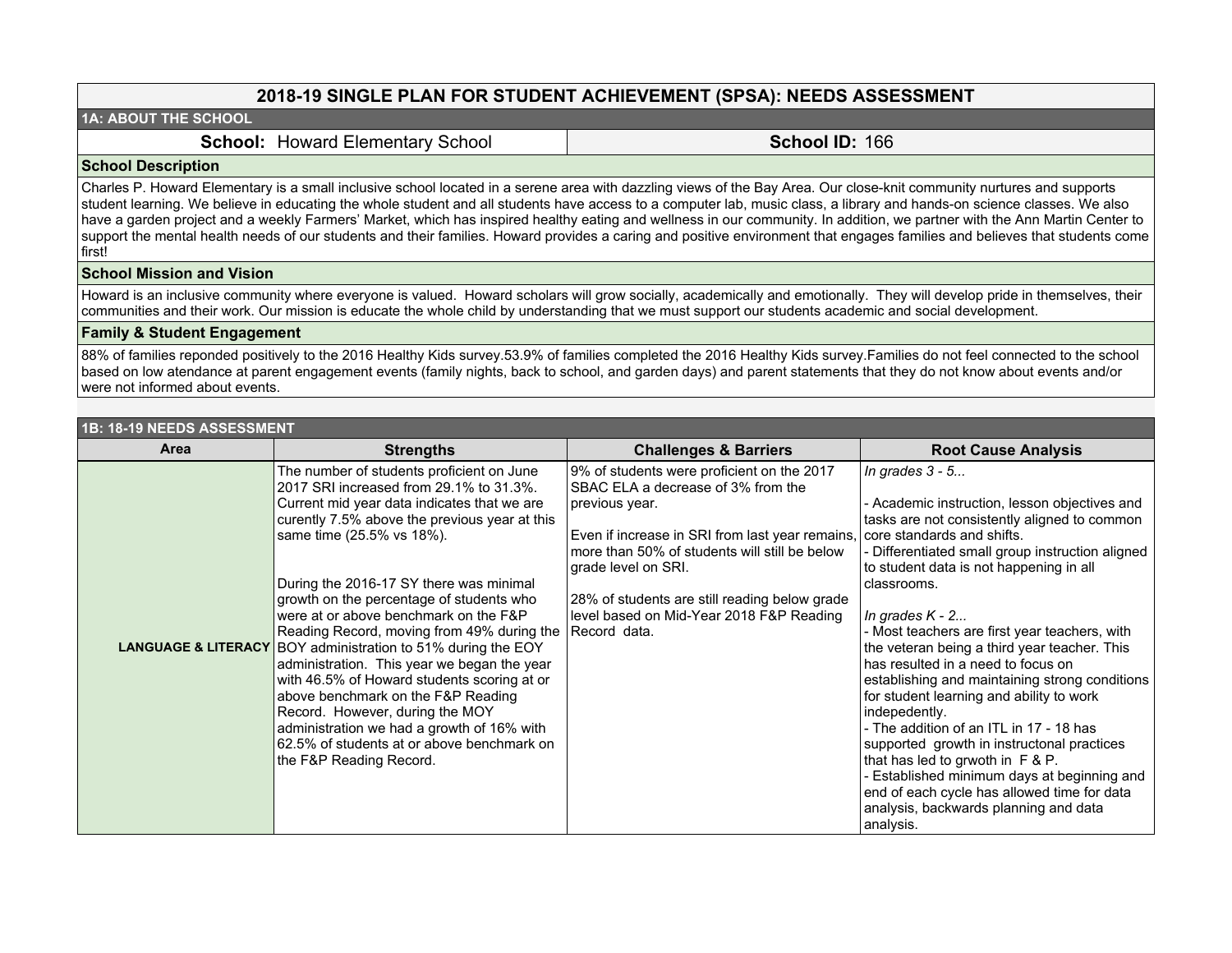| <b>STANDARDS-BASED</b><br><b>INSTRUCTION</b><br><b>(INCLUDING CORE CONTENT</b><br><b>BEYOND LANGUAGE &amp;</b><br><b>LITERACYI</b>                                                     | The number of students proficient on June<br>2017 Math SBAC increased from 13% to<br>18%.              | 18% of students were proficient on the Math<br>SBAC.                                                                                                 | Students lack opportunites to master math<br>procedural and fluency skills and develop<br>conceptual understanding through tasks that<br>require productive struggle and are aligned to<br>grade level standards.<br>Standards Aligned Formative assessment<br>including pre and post unit assessments and<br>interim assessments are not implemented in<br>all classrooms. |
|----------------------------------------------------------------------------------------------------------------------------------------------------------------------------------------|--------------------------------------------------------------------------------------------------------|------------------------------------------------------------------------------------------------------------------------------------------------------|-----------------------------------------------------------------------------------------------------------------------------------------------------------------------------------------------------------------------------------------------------------------------------------------------------------------------------------------------------------------------------|
| <b>CONDITIONS FOR</b><br><b>STUDENT &amp; ADULT</b><br><b>LEARNING/ MULTI-TIERED</b><br><b>SYSTEMS OF SUPPORT/</b><br><b>PROFESSIONAL</b><br><b>DEVELOPMENT</b><br>(CULTURE & CLIMATE) | 95% of students and 92% of parents rated the<br>school favorably on the Culture and Climate<br>Survey. | 20% of students were chronicly absent the<br>2016/2017 school year.<br>60% of students felt the school supported<br>their social emotional learning. | Parents are not clear on common core shifts<br>and the importance of daily student<br>attendance in mastering standards.                                                                                                                                                                                                                                                    |
| <b>CONDITIONS FOR ENGLISH</b><br><b>LANGUAGE LEARNERS</b><br>(SELLS NEEDS ASSESSMENT)                                                                                                  | 20% of ELL students were reclasified during<br>the 2016/2017 school year.                              | I student is currently classified as a LTEL.<br>0 parents of ELL Learners Parents are part of<br>the SSC.                                            | Targeted interventions and supports for ELL<br>population needs to be developed and<br>implemented.                                                                                                                                                                                                                                                                         |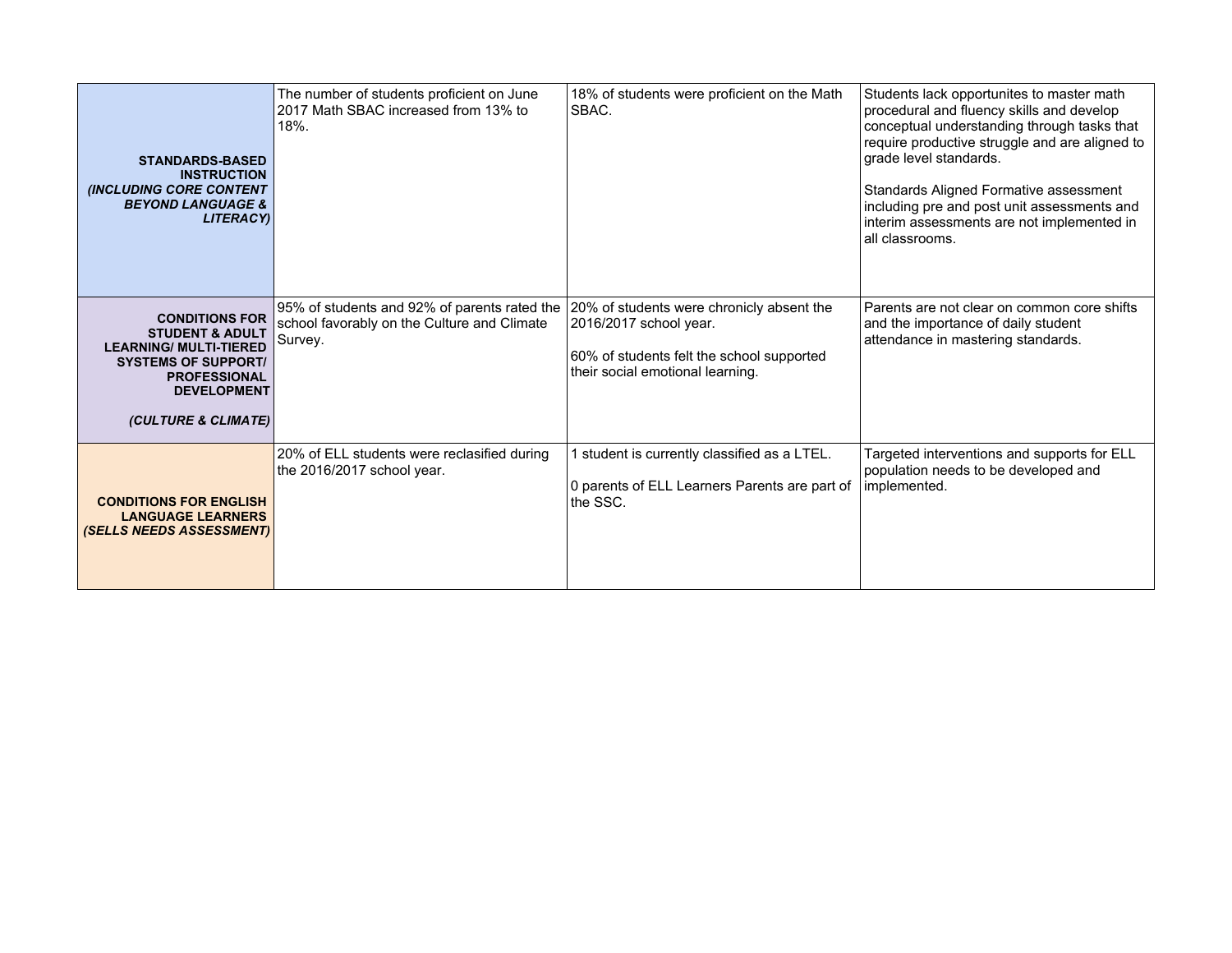# **2018-19 SINGLE PLAN FOR STUDENT ACHIEVEMENT (SPSA)**

# **School:** Howard Elementary School **School ID:** 166

|                                                                                                                                                                                                                                                                                                                                                                                                                                                                                                                                                                      | 2: SCHOOL PRIORITIES, GOALS & PRACTICES  |                                                                                                                                                                                                                                                                     |                                                                      |                              |               |                                   |
|----------------------------------------------------------------------------------------------------------------------------------------------------------------------------------------------------------------------------------------------------------------------------------------------------------------------------------------------------------------------------------------------------------------------------------------------------------------------------------------------------------------------------------------------------------------------|------------------------------------------|---------------------------------------------------------------------------------------------------------------------------------------------------------------------------------------------------------------------------------------------------------------------|----------------------------------------------------------------------|------------------------------|---------------|-----------------------------------|
| <b>LANGUAGE &amp;</b><br><b>LITERACY</b>                                                                                                                                                                                                                                                                                                                                                                                                                                                                                                                             |                                          | <b>Priority ("Big Rock"):</b>                                                                                                                                                                                                                                       | <b>JUNE 2021 GOAL</b>                                                |                              |               |                                   |
|                                                                                                                                                                                                                                                                                                                                                                                                                                                                                                                                                                      |                                          | Literacy                                                                                                                                                                                                                                                            | By June 2021, 30% of students will score proficient on the ELA SBAC. |                              |               |                                   |
|                                                                                                                                                                                                                                                                                                                                                                                                                                                                                                                                                                      |                                          | <b>Student Performance</b><br>Indicator:                                                                                                                                                                                                                            | <b>Student Group:</b>                                                | 16-17 Baseline:              | 17-18 Target: | 18-19 Target:                     |
|                                                                                                                                                                                                                                                                                                                                                                                                                                                                                                                                                                      |                                          | <b>SBAC ELA</b>                                                                                                                                                                                                                                                     | <b>All Students</b>                                                  | $-85.2$                      | $-77.7$       | $-70.2$                           |
| <b>SRI</b><br>What other leading indicators<br>can you watch over the<br>Standards Aligned Interim Assessments (Illuminate/IABs)<br>course of the year to monitor<br>Unit Assessments<br>progress towards this goal?                                                                                                                                                                                                                                                                                                                                                 |                                          |                                                                                                                                                                                                                                                                     |                                                                      |                              |               |                                   |
| If we provide data-based, standards-driven reading and writing instruction aligned to the common core shifts<br>and provide students with opportunites to read and write across the curriculum then students will demonstrate<br><b>Theory of Action for</b><br><b>Language &amp; Literacy Priority:</b><br>increasing proficiency on ongoing assessments such as F&P, SRI, Writers Workshop assessments and will<br>test on proficient on the ELA SBAC.                                                                                                             |                                          |                                                                                                                                                                                                                                                                     |                                                                      |                              |               |                                   |
| #                                                                                                                                                                                                                                                                                                                                                                                                                                                                                                                                                                    | <b>TEACHING PRACTICES &amp; PROGRAMS</b> |                                                                                                                                                                                                                                                                     | <b>LEADERSHIP ACTIONS</b>                                            |                              |               | <b>EVIDENCE OF IMPLEMENTATION</b> |
| Teachers will develop common, school-wide<br>reading and writing lesson and unit plans<br>$1 - 1$<br>focusing on vertical alignment to strengthen<br>our common core aligned academic program.                                                                                                                                                                                                                                                                                                                                                                       |                                          | ILT will plan PD to develop teachers<br>competence with unit and lesson planning<br>Establish common pacing of instructional units<br>at each grade level.                                                                                                          |                                                                      | <b>Lesson and Unit Plans</b> |               |                                   |
| Teachers will review student reading and<br>writing using readers and writers workshop<br>unit rubrics and asssessments and develop<br>$1 - 2$<br>lesson plans aligned to student needs.                                                                                                                                                                                                                                                                                                                                                                             |                                          | ILT will plan PD around student reading and<br>writing using student exemplars and student<br>work to align expectations, provide time for<br>PLCs to analyze data and plan for corrective<br>instruction and create shared planning time to<br>develop curriculum. |                                                                      | Student work samples.        |               |                                   |
| Principal & ILT will guide teams through the<br>Teachers will analyze student data every 6<br>weeks to check progress towards goals and<br>Data Driven Instruction writing and reading<br>develop corrective instruction action plans to<br>cycles and provide PD on running records and<br>writing assessments. Develop a schedule and<br>ensure students demonstrate proficiency<br>$1 - 3$<br>plan for teachers to regularly assess student's<br>reading and writing using SRI, running records<br>of focus students and Writers Workshop<br>writers assessments. |                                          | Data trackers                                                                                                                                                                                                                                                       |                                                                      |                              |               |                                   |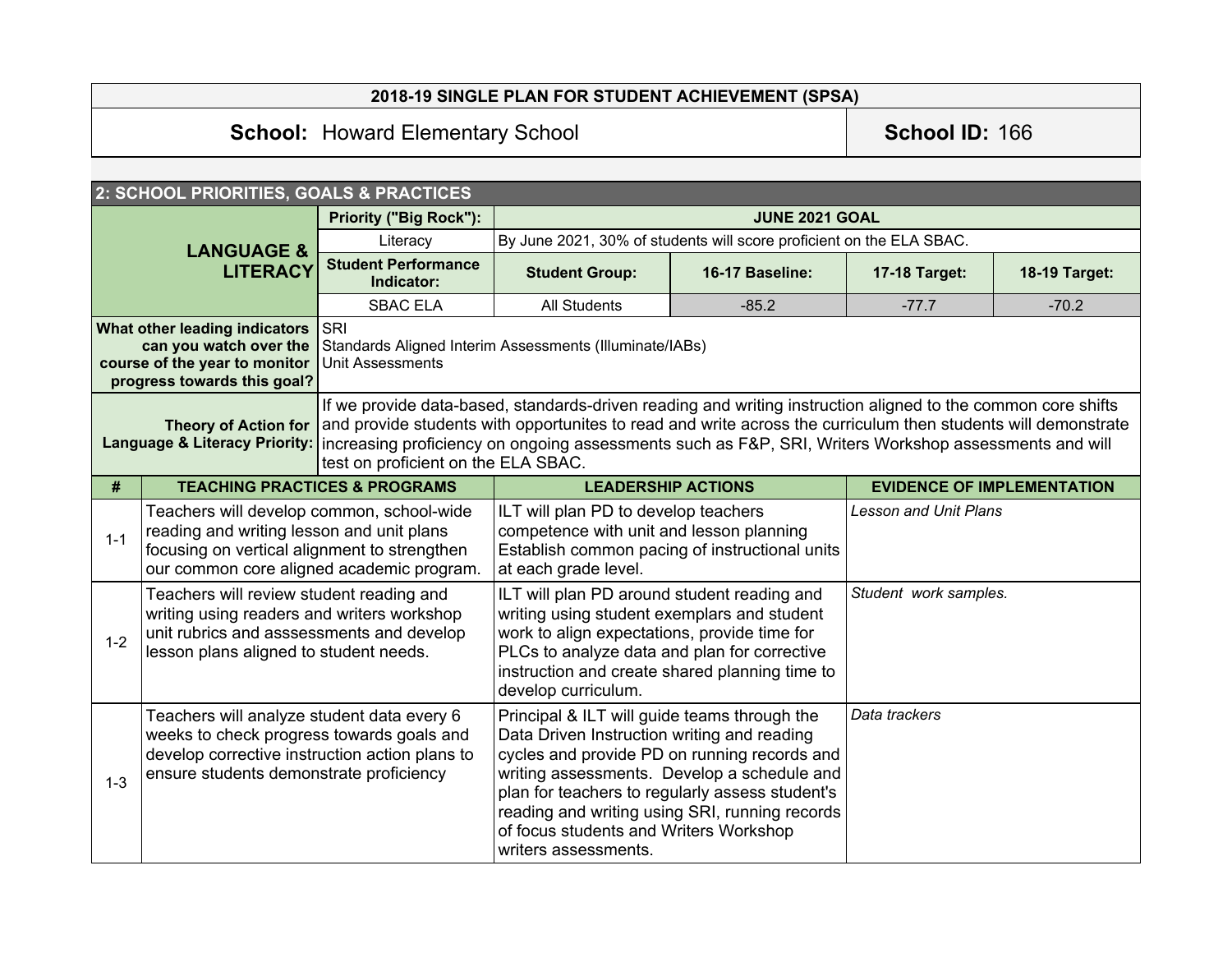| $1 - 4$ | Teachers will implement culturally relevant<br>instructional pracitces to assist African<br>American students. | ILT will meet 2x monthly to examine<br>instructional practices, set and evaluate<br>professional learning objectives and support<br>the implementation of Common core<br>instructional shifts. Materials will be purchased<br>to support teachers in creating corrective<br>instruction action plans and provided<br>differentiated instruction as needed. | <b>Lesson and Unit Plans</b> |
|---------|----------------------------------------------------------------------------------------------------------------|------------------------------------------------------------------------------------------------------------------------------------------------------------------------------------------------------------------------------------------------------------------------------------------------------------------------------------------------------------|------------------------------|
| $1 - 5$ | Teachers will implement aligned instructional<br>pracitces to assist Latino students                           | Principal and ILT will observe and provide<br>feedback to teachers on lesson rigor and<br>alignment to common core instructional shifts<br>and ensure teachers have the necessary<br>supplies to implement instructional shifts.                                                                                                                           | <b>Observation Notes</b>     |

|                                                                                                                                                                                                                            | <b>Priority ("Big Rock"):</b>            | <b>JUNE 2021 GOAL</b> |                                                                   |               |                      |  |  |  |
|----------------------------------------------------------------------------------------------------------------------------------------------------------------------------------------------------------------------------|------------------------------------------|-----------------------|-------------------------------------------------------------------|---------------|----------------------|--|--|--|
| <b>STANDARDS-BASED</b>                                                                                                                                                                                                     | <b>Mathematics</b>                       |                       | By June 2021, 35% of students will be proficient on the Math SBAC |               |                      |  |  |  |
| <b>INSTRUCTION</b>                                                                                                                                                                                                         | <b>Student Performance</b><br>Indicator: | <b>Student Group:</b> | 16-17 Baseline:                                                   | 17-18 Target: | <b>18-19 Target:</b> |  |  |  |
|                                                                                                                                                                                                                            | <b>SBAC Math</b>                         | All Students          | $-76.3$                                                           | $-66.3$       | $-56.3$              |  |  |  |
| <b>What other leading indicators</b>                                                                                                                                                                                       | Math Unit Assessements                   |                       |                                                                   |               |                      |  |  |  |
| can you watch over the Interim Assessments                                                                                                                                                                                 |                                          |                       |                                                                   |               |                      |  |  |  |
| course of the year to monitor   IAB                                                                                                                                                                                        |                                          |                       |                                                                   |               |                      |  |  |  |
| progress towards this goal?                                                                                                                                                                                                |                                          |                       |                                                                   |               |                      |  |  |  |
| Theory of Action for If we provide small and whole group targarted instruction aligned to formative assessment data, then we can<br>Standards-Based Instruction   accelerate student groups to meet grade level standards. |                                          |                       |                                                                   |               |                      |  |  |  |
| <b>Priority:</b>                                                                                                                                                                                                           |                                          |                       |                                                                   |               |                      |  |  |  |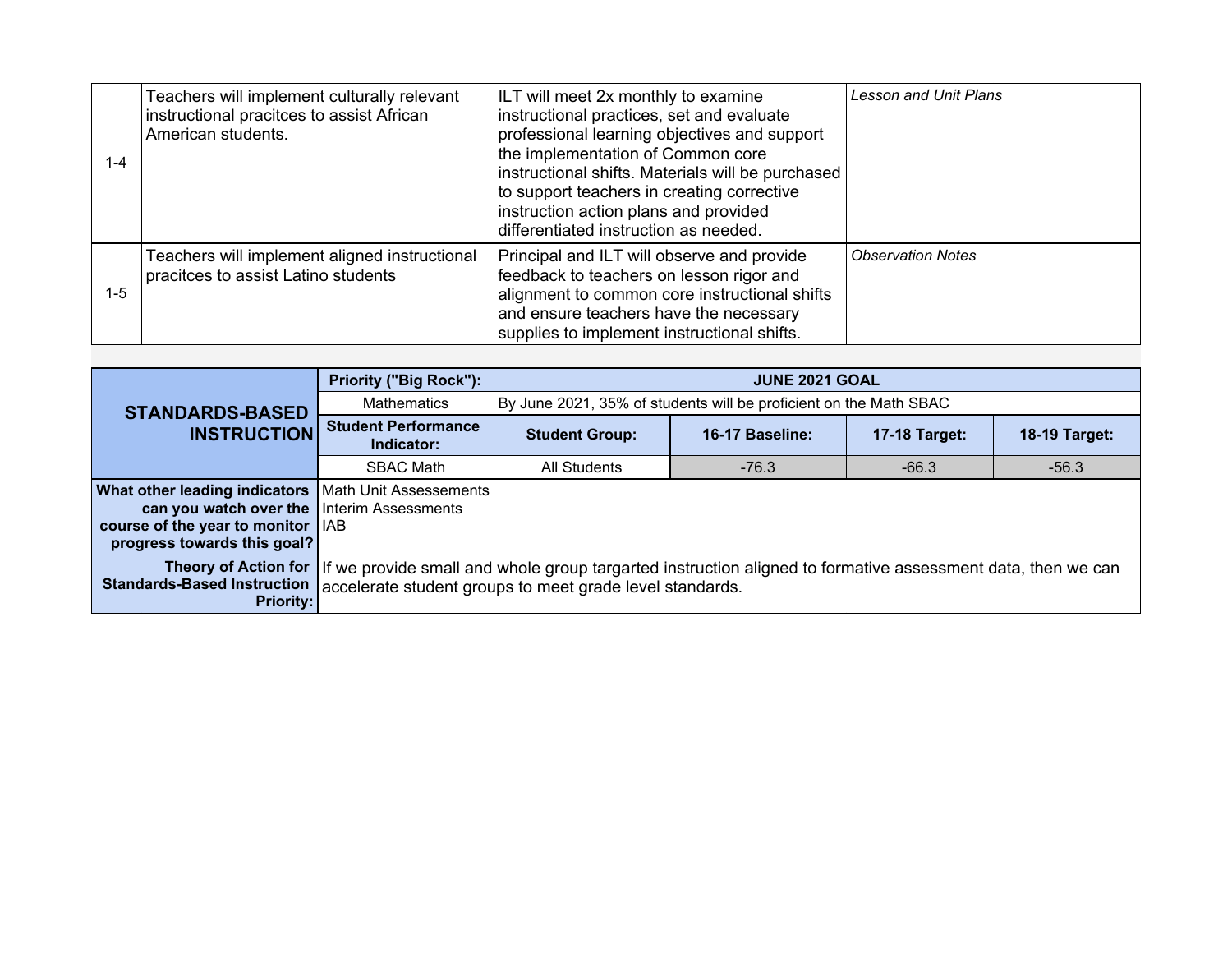| #       | <b>TEACHING PRACTICES &amp; PROGRAMS</b>                                                                                                                                                                                                                         | <b>LEADERSHIP ACTIONS</b>                                                                                                                                                                                                                                                                                                                                                                                                                                                                                       | <b>EVIDENCE OF IMPLEMENTATION</b>    |
|---------|------------------------------------------------------------------------------------------------------------------------------------------------------------------------------------------------------------------------------------------------------------------|-----------------------------------------------------------------------------------------------------------------------------------------------------------------------------------------------------------------------------------------------------------------------------------------------------------------------------------------------------------------------------------------------------------------------------------------------------------------------------------------------------------------|--------------------------------------|
| $2 - 1$ | Teachers will embed 30 minutes of whole<br>class acceleration time into their daily<br>schedule and provide targarted instruction<br>based on student data.                                                                                                      | ILT will train and support teachers around<br>progress monitoring expectations and<br>objectives and provide professional<br>development around how to utilize<br>acceleration time after developing their<br>knowledge of acceleration pre teaching,<br>reteaching and strategic skill devleopment.<br>Develop master school schedule to include 30<br>minutes of acceleration time at the begining of<br>the school day to provide opportuntites for<br>preteach, reteach, and/or targeted skill<br>practice. | F&P<br><b>SRI</b>                    |
| $2 - 2$ | Teachers will embed acceleration time in their<br>daily schedules and will implement small<br>group instruction to support students with<br>disabilities                                                                                                         | ILT will develop an acceleration cycle calendar Schedules<br>including both summative and formative<br>assessment aligned to the assessment<br>calendar Systems and structures will be<br>created for monitoring formative and<br>summative assessment data including data<br>conferences, data walls and student goal<br>setting.                                                                                                                                                                              | Assessment Data                      |
| $2 - 3$ | Teachers will utilize data (SRI, F&P, Math<br>assessments, running records, and reading<br>foundational skills assessments) to create<br>groups to receive acceleration pull out and/or<br>in class small group instruction.                                     | ILT and Principal will lead PD around Data<br>Driven Instruction and creating acceleration<br>grouping based on data. Reading Intervention<br>TSA will focus on providing small group<br>acceleration for K-2 students below grade<br>level.                                                                                                                                                                                                                                                                    | Data Trackers                        |
| $2 - 4$ | Teachers will utilize enrichment time to pull<br>small groups and provide focused acceleration acceleration strategies and student grouping<br>focused on accelerating economically<br>disadvantaged students                                                    | ILT will meet 2x monthly to discuss<br>based on student data and identified needs.<br>Instructional Teacher Leader will focus on<br>providing small group acceleration for 3-5<br>students below grade level.                                                                                                                                                                                                                                                                                                   | <b>Small Group Schedules</b>         |
| $2 - 5$ | Teachers will collaborate with special<br>education and intervention teachers to ensure<br>instructional practices are consistent across<br>the programs and ensure students with<br>diasabilities have access to general education<br>curriculum and standards. | ILT will plan emdedded ollaboration time<br>between general education, special education<br>staff and intervention teachers to ensure we<br>are supporting all students to asess and<br>master grade level standards.                                                                                                                                                                                                                                                                                           | <b>Professional Learning Agendas</b> |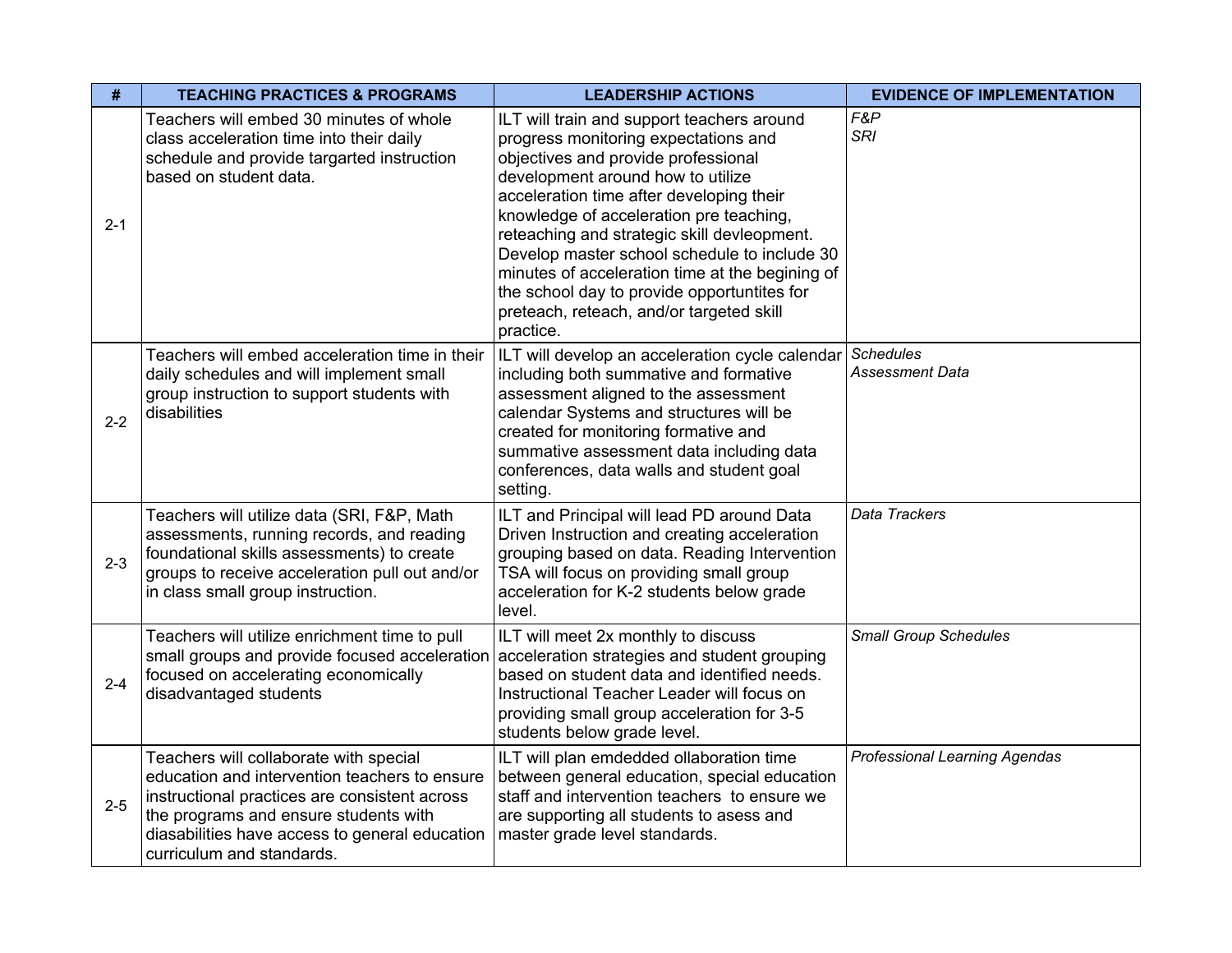| $2 - 6$ | Teachers will ultilize blended learning time in<br>their weekly schedule to provided targeted<br>instuction.                                            | ILT will provide PD around blended learning<br>programs including how to support students,<br>utilize report data reports and include blended<br>learning into their weekly schedule.<br>Purchase and utilize common core aligned<br>blended learning programs to provide |  |
|---------|---------------------------------------------------------------------------------------------------------------------------------------------------------|---------------------------------------------------------------------------------------------------------------------------------------------------------------------------------------------------------------------------------------------------------------------------|--|
| $2 - 7$ | Teachers will identfy incoming Kindergartens<br>who require intervention and collaboratively<br>reveiw assessemnt data from early childhood<br>programs | differentiation and acceleration<br>School will establish relationships with early<br>childhood programs to facilitate transition to<br>kindergarten by reaching out to onsite State<br>PreK to identify students who may require                                         |  |
|         |                                                                                                                                                         | additional support either academicly or<br>socially to sucessfully transition to<br>Kindergarten.                                                                                                                                                                         |  |
| $2 - 8$ | Teachers will collaborate with the afterschool<br>program to ensure acadmic alignment and<br>that foster students receive additional support.           | ILT will collaborate After School Program with<br>implementimg targeted acceleration utilizing<br>progress monitoring data and in collaboration<br>with teachers to provide extended learning<br>opportunites for students to master grade level<br>curriculum.           |  |
| $2 - 9$ | Teachers will identify GATE students through<br>assessments and provide acceleration and<br>extended learning opportunities.                            | Leadship Team will provided professional<br>development to teachers on providing<br>acceleration and extended learning<br>opporunties                                                                                                                                     |  |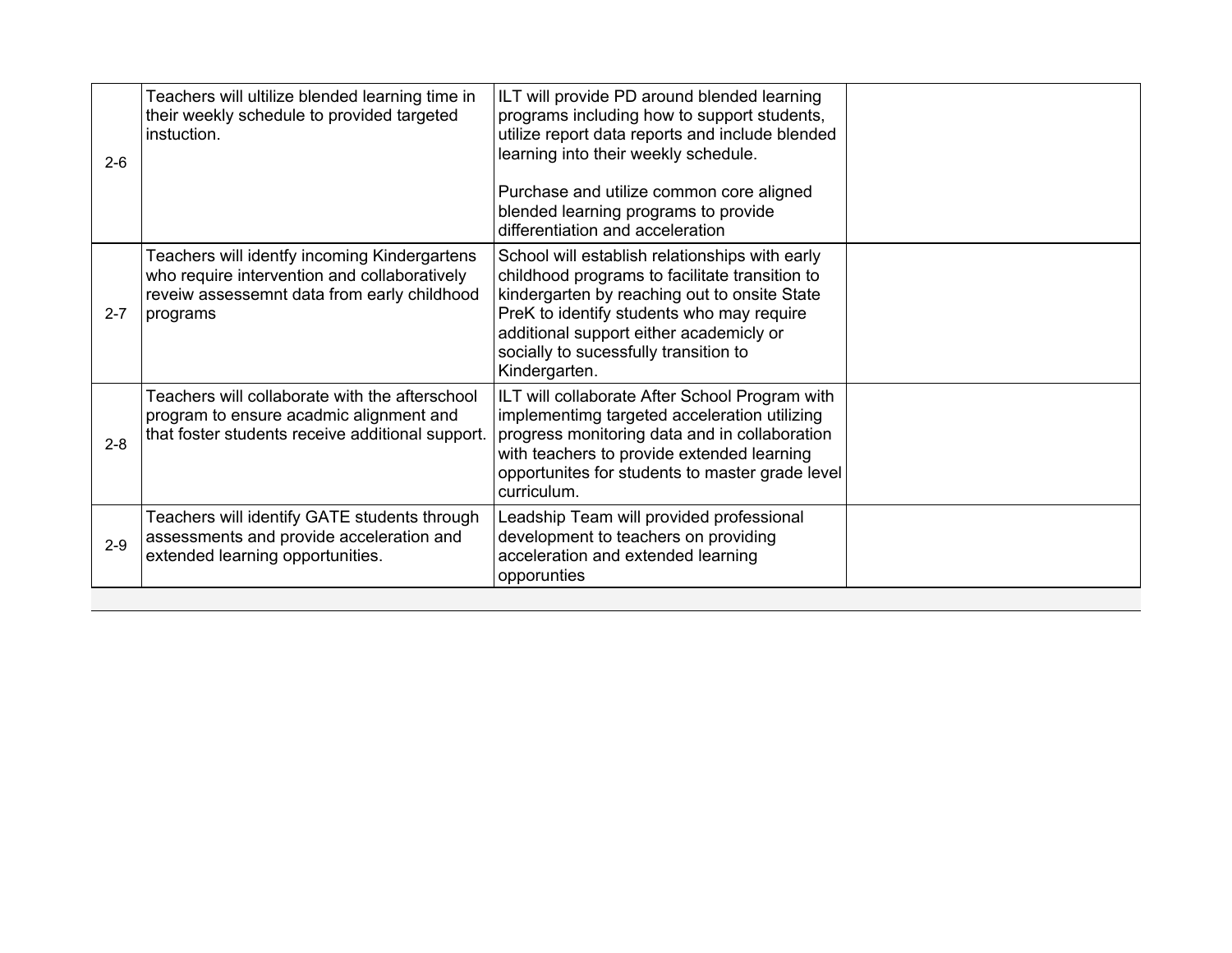| <b>CONDITIONS FOR STUDENT</b>                                                                                           |                                                                                                                                                                                                                                                                                                                                                                                               | Priority ("Big Rock"):                                                                                              | <b>JUNE 2021 GOAL</b>                                                                                                                                                                                                                                                                                                                                                                |       |                                       |                                   |  |  |
|-------------------------------------------------------------------------------------------------------------------------|-----------------------------------------------------------------------------------------------------------------------------------------------------------------------------------------------------------------------------------------------------------------------------------------------------------------------------------------------------------------------------------------------|---------------------------------------------------------------------------------------------------------------------|--------------------------------------------------------------------------------------------------------------------------------------------------------------------------------------------------------------------------------------------------------------------------------------------------------------------------------------------------------------------------------------|-------|---------------------------------------|-----------------------------------|--|--|
|                                                                                                                         | & ADULT LEARNING/ MULTI-<br><b>TIERED SYSTEMS OF</b>                                                                                                                                                                                                                                                                                                                                          | <b>Chronic Absence</b>                                                                                              | By June 2021, student chronic absence rate will be 10%.                                                                                                                                                                                                                                                                                                                              |       |                                       |                                   |  |  |
| <b>SUPPORT/ PROFESSIONAL</b><br><b>DEVELOPMENT</b>                                                                      |                                                                                                                                                                                                                                                                                                                                                                                               | <b>Student Performance</b><br>Indicator:                                                                            | <b>Student Group:</b><br>16-17 Baseline:                                                                                                                                                                                                                                                                                                                                             |       | 17-18 Target:                         | 18-19 Target:                     |  |  |
|                                                                                                                         |                                                                                                                                                                                                                                                                                                                                                                                               | <b>Chronic Absence</b>                                                                                              | <b>All Students</b>                                                                                                                                                                                                                                                                                                                                                                  | 23.1% | 19.8%                                 | 16.5%                             |  |  |
| What other leading indicators<br>can you watch over the<br>course of the year to monitor<br>progress towards this goal? |                                                                                                                                                                                                                                                                                                                                                                                               | Attendance Data<br><b>URF Data</b><br><b>CHKS Survey Data</b><br><b>School Student Parent Surveys</b><br><b>TFI</b> |                                                                                                                                                                                                                                                                                                                                                                                      |       |                                       |                                   |  |  |
|                                                                                                                         | <b>Theory of Action for</b><br><b>Conditions for Student &amp;</b><br><b>Adult Learning Priority:</b>                                                                                                                                                                                                                                                                                         |                                                                                                                     | If we implement strong Tier 1 MTSS, then students will feel more connected and sucessful at school, which<br>will lower our level of students chronicly absence.                                                                                                                                                                                                                     |       |                                       |                                   |  |  |
| #                                                                                                                       |                                                                                                                                                                                                                                                                                                                                                                                               | <b>TEACHING PRACTICES &amp; PROGRAMS</b>                                                                            | <b>LEADERSHIP ACTIONS</b>                                                                                                                                                                                                                                                                                                                                                            |       |                                       | <b>EVIDENCE OF IMPLEMENTATION</b> |  |  |
| $3 - 1$                                                                                                                 | Teachers will consistently implement PBIS<br>including reinfocement systems, direct<br>teaching of expectations, common classroom<br>practices (volume level, attention signals,<br>agendas, and posted classroom<br>expectations).                                                                                                                                                           |                                                                                                                     | ILT will assess and update the school climate<br>and culture vision Cost/PBIS team will create<br>a behavioral RTI pyramid that all staff<br>understand and implement.<br>PBIS/COST team will develop a positive<br>school culture plan that includes clear<br>expectations, and steps for staff. Cycles of<br>climate and culture inquiry aligned to<br>academic cycles of inquiry. |       | <b>PBIS Tiered Fidelity Inventory</b> |                                   |  |  |
| $3-2$                                                                                                                   | Teachers will use behavior and academic data<br>PBIS/COST team will lead PD around PBIS<br>implementation including data reviews,<br>to refer students for additional intervention.<br>implementation reflection and adjustment if<br>necessary School will engage parents in PBIS<br>through a Family PBIS night and regular<br>communication around implementation of<br>PBIS.              |                                                                                                                     | <b>Referal Data</b><br><b>Cost Referrals</b>                                                                                                                                                                                                                                                                                                                                         |       |                                       |                                   |  |  |
| $3-3$                                                                                                                   | Teachers will use formative assessments to<br>PBIS/COST team will develop lesson plans to<br>teach behavior expectations the first two<br>plan targeted instruction that meets the needs<br>weeks of school and develop follow up lesson<br>of student<br>plans to be taught at the end of each cycle.<br>Behavior matrices will be posted in all areas to<br>reinforce behavior expectations |                                                                                                                     | <b>Lesson Plans</b>                                                                                                                                                                                                                                                                                                                                                                  |       |                                       |                                   |  |  |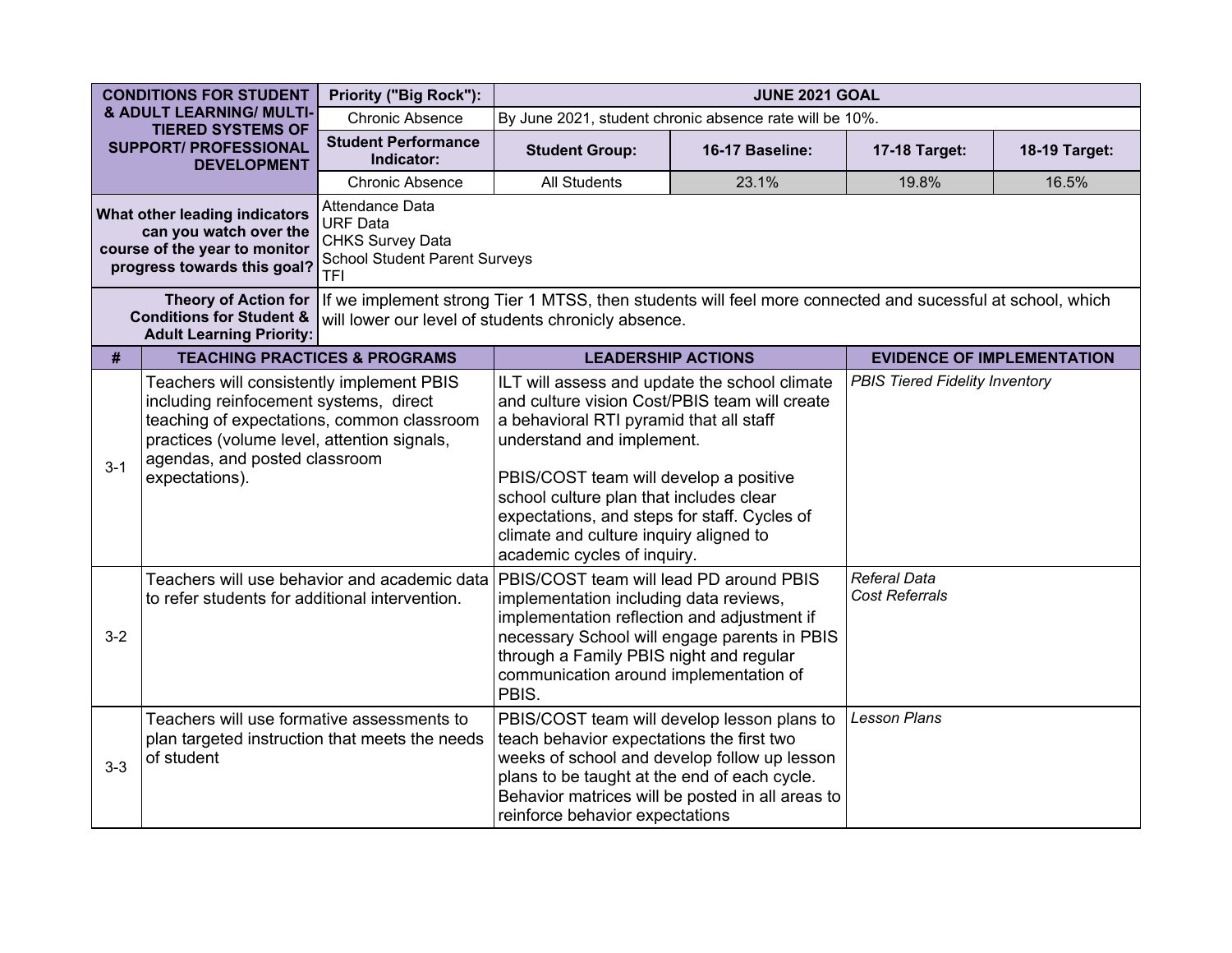| $3 - 4$ | Teachers will communicate at least monthly<br>with parents around both academic and<br>behavior expectations.                                                                                       | ILT/PBIS/Cost Team will develop parent<br>handbook. School will host a beginning of the<br>year orientation/registration meeting to<br>educate parents on epectations and school<br>policy and procedures.<br>School will host family engagement events<br>including family acadmic nights, garden days,<br>farmers market events and open house to<br>engage families. | <b>Parent Newsletters</b><br>Handbooks |
|---------|-----------------------------------------------------------------------------------------------------------------------------------------------------------------------------------------------------|-------------------------------------------------------------------------------------------------------------------------------------------------------------------------------------------------------------------------------------------------------------------------------------------------------------------------------------------------------------------------|----------------------------------------|
| 3-5     | Teahers will complete COST forms and<br>participate in a beginning of the year and<br>middle for the year COST meeting to<br>determine students to require additional<br>support, homeless students | PBIS/COST team will identify students<br>homeless students and refer for support. Cost<br>Team will meet weekly to discuss COST<br>referrals and at risk students.                                                                                                                                                                                                      | Cost Tracker                           |

|                                                                                                                                                                                 |                                                                                                                | <b>Priority ("Big Rock"):</b>            | <b>JUNE 2021 GOAL</b>                                                                                             |                 |                           |                                   |  |  |
|---------------------------------------------------------------------------------------------------------------------------------------------------------------------------------|----------------------------------------------------------------------------------------------------------------|------------------------------------------|-------------------------------------------------------------------------------------------------------------------|-----------------|---------------------------|-----------------------------------|--|--|
|                                                                                                                                                                                 | <b>CONDITIONS FOR</b>                                                                                          | Reclassification                         | By June 2021, 50% of students will be reclasified and 50% of LTEL will be reclassified                            |                 |                           |                                   |  |  |
|                                                                                                                                                                                 | <b>ENGLISH LANGUAGE</b><br><b>LEARNERS</b>                                                                     | <b>Student Performance</b><br>Indicator: | <b>Student Group:</b>                                                                                             | 16-17 Baseline: | <b>17-18 Target:</b>      | <b>18-19 Target:</b>              |  |  |
|                                                                                                                                                                                 |                                                                                                                | English Learner<br>Reclassification      | <b>All Students</b>                                                                                               | 15.00%          | 18.00%                    | 21.00%                            |  |  |
| SRI<br>What other leading indicators<br>can you watch over the<br><b>ELPAC</b><br>F&P<br>course of the year to monitor<br>progress towards this goal?                           |                                                                                                                |                                          |                                                                                                                   |                 |                           |                                   |  |  |
| Theory of Action for English If we provide targeted language instruction to all students than all ELL students will be reclasified by 4th<br>Language Learners Priority: grade. |                                                                                                                |                                          |                                                                                                                   |                 |                           |                                   |  |  |
| #                                                                                                                                                                               |                                                                                                                | <b>TEACHING PRACTICES &amp; PROGRAMS</b> | <b>LEADERSHIP ACTIONS</b>                                                                                         |                 |                           | <b>EVIDENCE OF IMPLEMENTATION</b> |  |  |
| $4 - 1$                                                                                                                                                                         | Teachers will implement 30 minutes of<br>disignated language instruction daily to<br>support newcomer students |                                          | ILT will plan and provide professional<br>development on targeted language instrucion.                            |                 | <b>SRI</b><br>F&P         |                                   |  |  |
| $4 - 2$                                                                                                                                                                         | Teachers will implement targeted academic<br>language insturction aligned to common core<br>standards.         |                                          | ILT will provide professional development<br>around academic language insturction and<br>observation and feedback |                 | <b>Observational Data</b> |                                   |  |  |
| $4 - 3$                                                                                                                                                                         | Teachers will implement integrated ELD<br>instruction to support all ELL Students                              |                                          |                                                                                                                   |                 |                           |                                   |  |  |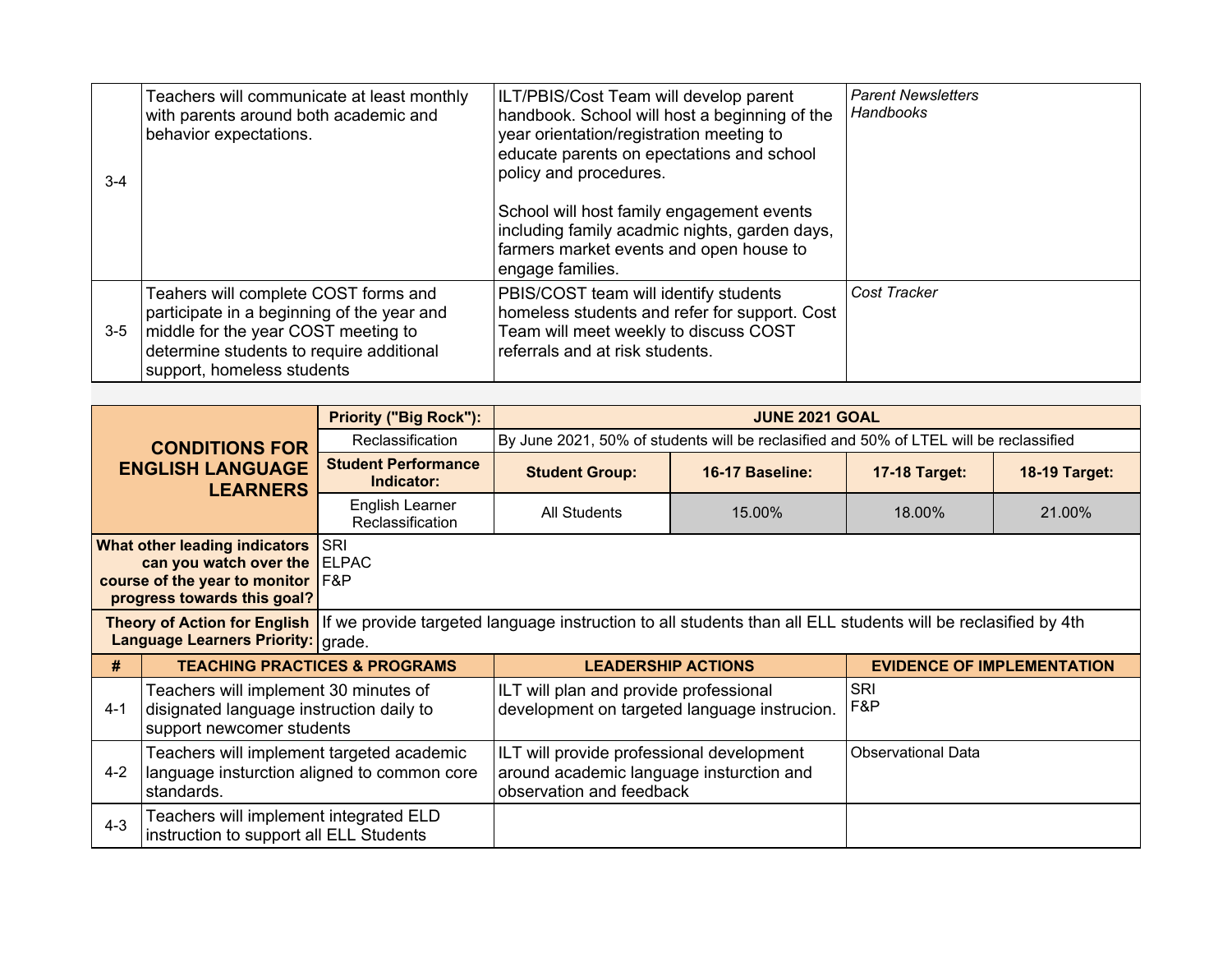# **PROPOSED 2018-19 SCHOOL SITE BUDGET** Site Number: 166 School: Howard Elementary School

| <b>BUDGET</b><br><b>AMOUNT</b> | <b>BUDGET</b><br><b>RESOURCE</b>                          | <b>SPECIFIC BUDGET ACTION</b>             | <b>ASSOCIATED</b><br><b>PRIORITY/GOAL</b> | <b>ASSOCIATED</b><br><b>LCAP ACTION</b><br><b>AREA</b>                    | <b>OBJECT</b><br><b>CODE</b> | <b>POSITION</b><br><b>TITLE</b>                           | <b>UPC</b> | <b>FTE</b> | <b>BUDGET</b><br><b>ACTION</b><br><b>NUMBER</b> |
|--------------------------------|-----------------------------------------------------------|-------------------------------------------|-------------------------------------------|---------------------------------------------------------------------------|------------------------------|-----------------------------------------------------------|------------|------------|-------------------------------------------------|
|                                | After School<br>\$105,518.69 Education & Safety<br>(ASES) | Contract with afterschool provider        | <b>Chronic Absence</b>                    | A1.6 After School<br>Programs                                             | 5825                         |                                                           |            |            | 166-1                                           |
| \$9,906.96                     | General Purpose<br>Discretionary                          | Stipends                                  | Mathematics                               | A2.5 Teacher<br>Professional<br>Development for<br><b>CCSS &amp; NGSS</b> | 1120                         |                                                           |            |            | 166-2                                           |
| \$2,743.04                     | <b>General Purpose</b><br>Discretionary                   | <b>Books</b>                              | Literacy                                  | A2.3 Standards-<br>Aligned Learning<br><b>Materials</b>                   | 4200                         |                                                           |            |            | 166-3                                           |
| \$15,000.00                    | <b>General Purpose</b><br>Discretionary                   | Supplies                                  | Mathematics                               | A2.3 Standards-<br>Aligned Learning<br><b>Materials</b>                   | 4310                         |                                                           |            |            | 166-4                                           |
| \$2,000.00                     | <b>General Purpose</b><br>Discretionary                   | Copier Machine Maintenance                | Literacy                                  | A2.3 Standards-<br>Aligned Learning<br><b>Materials</b>                   | 5610                         |                                                           |            |            | 166-5                                           |
| \$635.30                       | <b>LCFF</b><br>Supplemental                               | Books to support academic<br>acceleration | Literacy                                  | A2.3 Standards-<br>Aligned Learning<br><b>Materials</b>                   | 4200                         |                                                           |            |            | 166-6                                           |
| \$54,018.75                    | <b>LCFF</b><br>Supplemental                               | <b>Intervention Teacher</b>               | Literacy                                  | A3.2 Reading<br>Intervention                                              | 1119                         | 10 MONTH<br><b>CLASSROOM</b><br><b>TSA</b>                | C10TSA0162 | 0.50       | 166-7                                           |
| \$60,004.00                    | <b>LCFF</b><br>Supplemental                               | <b>Instructional Support Specialist</b>   | Chronic Absence                           | A5.4 Root<br>Causes of<br><b>Chronic Absence</b>                          | 2105                         | <b>INSTRUCTION</b><br><b>AL SUPP</b><br><b>SPECIALIST</b> | INSSSE0170 | 0.80       | 166-8                                           |
| \$4,142.99                     | Title I: Basic                                            | Licenses                                  | Literacy                                  | A2.3 Standards-<br>Aligned Learning<br><b>Materials</b>                   | 5846                         |                                                           |            |            | 166-9                                           |
| \$42,441.21                    | Title I: Basic                                            | <b>TSA</b>                                | Literacy                                  | A3.1 Blended<br>Learning                                                  | 1119                         | 10 MONTH<br><b>CLASSROOM</b><br><b>TSA</b>                | C10TSA0214 | 0.45       | 166-10                                          |
| \$1,145.70                     | Title I: Parent<br>Participation                          | Surplus                                   | n/a                                       | n/a                                                                       | 4399                         |                                                           |            |            | 166-11                                          |
| \$5,000.00                     | General Purpose<br>Discretionary                          | Licenses                                  | Literacy                                  | A2.3 Standards-<br>Aligned Learning<br><b>Materials</b>                   | 5846                         |                                                           |            |            | 166-12                                          |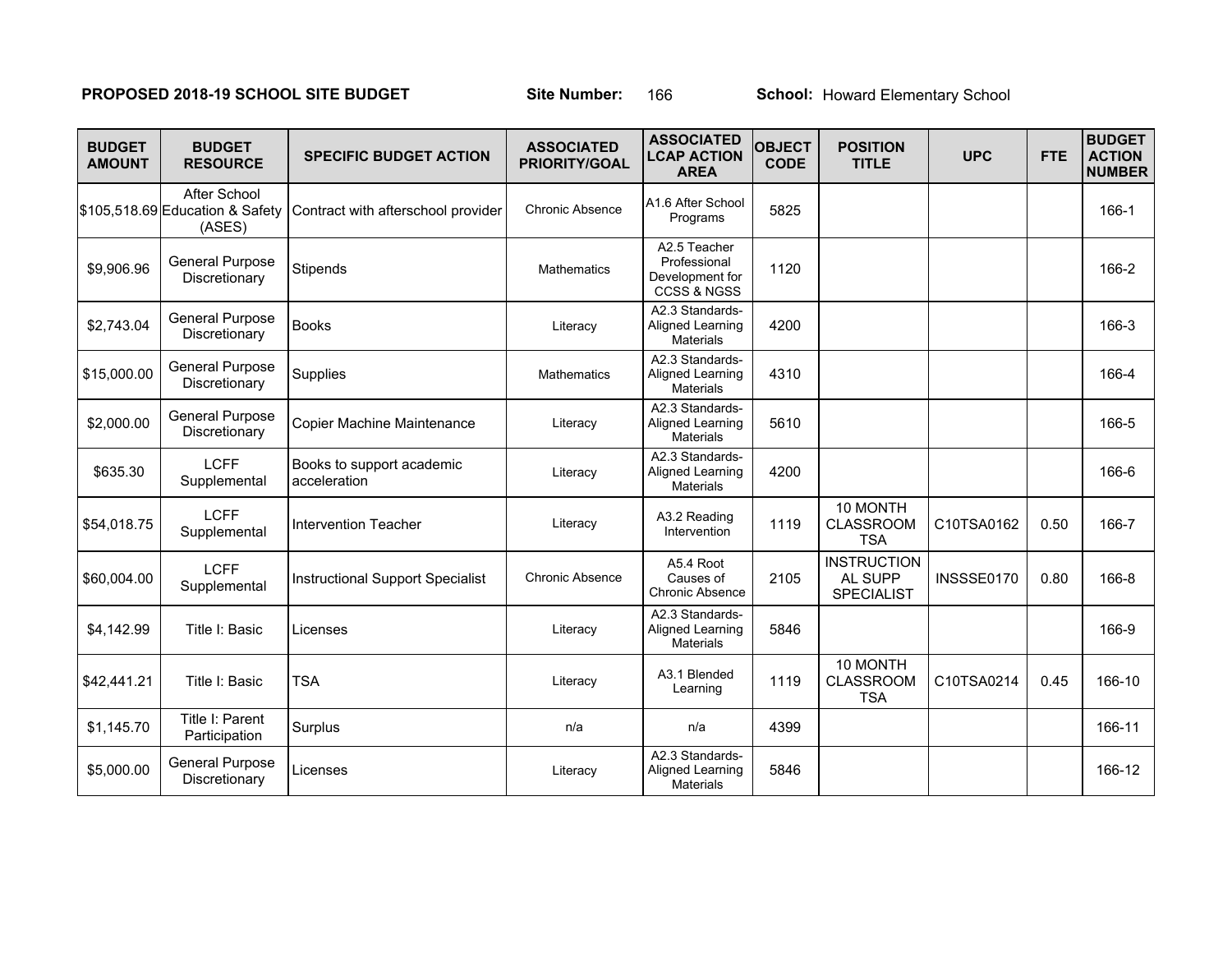

# **Title I School Parental Involvement Policy 2017-18**

(Blue fonts indicate an area that needs to be completed)

All Title I schools will develop a written Title I parental involvement policy with input from and distribution to all Title I parents to include a description of the means for carrying out the following Title I parental involvement requirements.

# Involvement of Parents in the Title I Program

**Howard Elementary** agrees to implement the following statutory requirements: (Name of school)

- Will convene an annual Title I meeting to perform the following:
- 1. Inform parents of their schools participation in the Title I Program.
- 2. Explain the requirements of the Title 1 Program.
- 3. Explain the parents' right to be involved in an organized, ongoing, and timely way, in the planning review, and improvement of its Title I Program.
- 4. The parents' right to participate in the development of the District's Title 1 Plan. (In the box below, briefly describe or bullet how this happens at your school.)

Title 1 Meetings are scheduled annually. SSC Meeting are scheduled monthly

 $\triangleright$  Offer a flexible number of meetings for parents. (In the box below, briefly describe or bullet how this happens at your school.)

SSC Meetings are scheduled monthly on the last Tuesday of the month. Additional meetings are scheduled as needed and scheduled at a time most convenient for families.

> Involve parents of Title I students in an organized, ongoing, and timely way in the planning, review, and improvement of its Title I programs and the Title I parent Involvement Policy. (In the box below, briefly describe or bullet how this happens at your school.)

SSC agenda are devleoped collaboratively with the SSC chair the week prior to any meetings.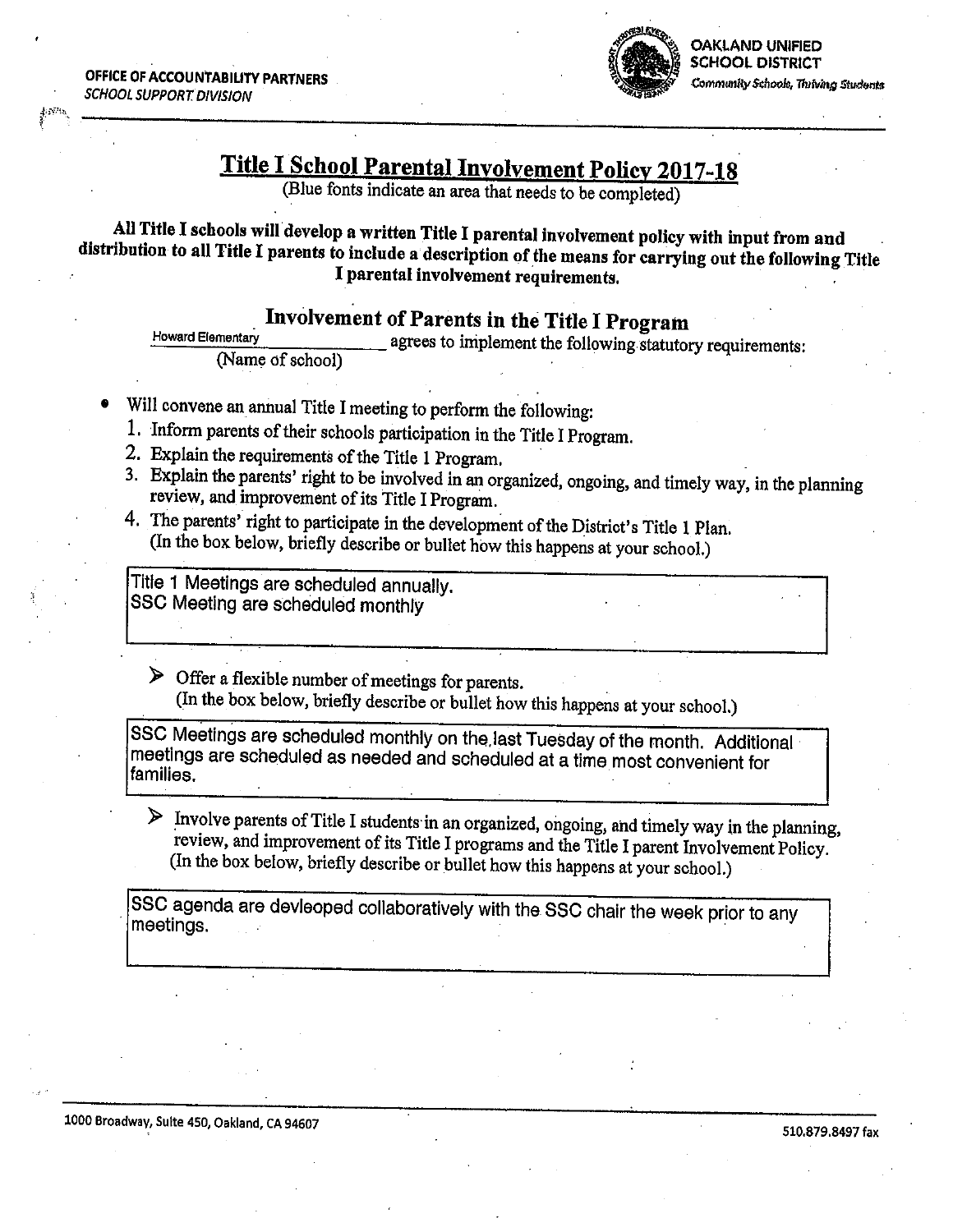

 $\triangleright$  Provides parents of Title I students with timely information about Title I programs. (In the box below, briefly describe or bullet how this happens at your school.)

All agendas are posted in advance of meetings and all Title 1 and SSC information is available for review in the office.

 $\triangleright$  Provides parents of Title I students with an explanation of the curriculum, assessments, and proficiency levels students are expected to meet.

(In the box below, briefly describe or bullet how this happens at your school.)

Monthly meetings, printed communication, and robo calls.

 $\triangleright$  Provides parents of Title I students, if requested, with opportunities for regular meetings to participate in decisions relating to the education of their children. (In the box below, briefly describe or bullet how this happens at your school.)

Publicized monthly meetings.

# **School-Parent Compact**

(Name of school) Howard Elementary School

has jointly developed with and distributed to parents of Title I students a School-Parent Compact that outlines how parents, the school staff, and students will share the responsibility for improved student academic achievement. It also describes how the school and parents will develop a partnership to help children reach proficiency on the California content standards. As a reminder, please retain all School-Parent Compact documentation for each student at your site for auditing purposes.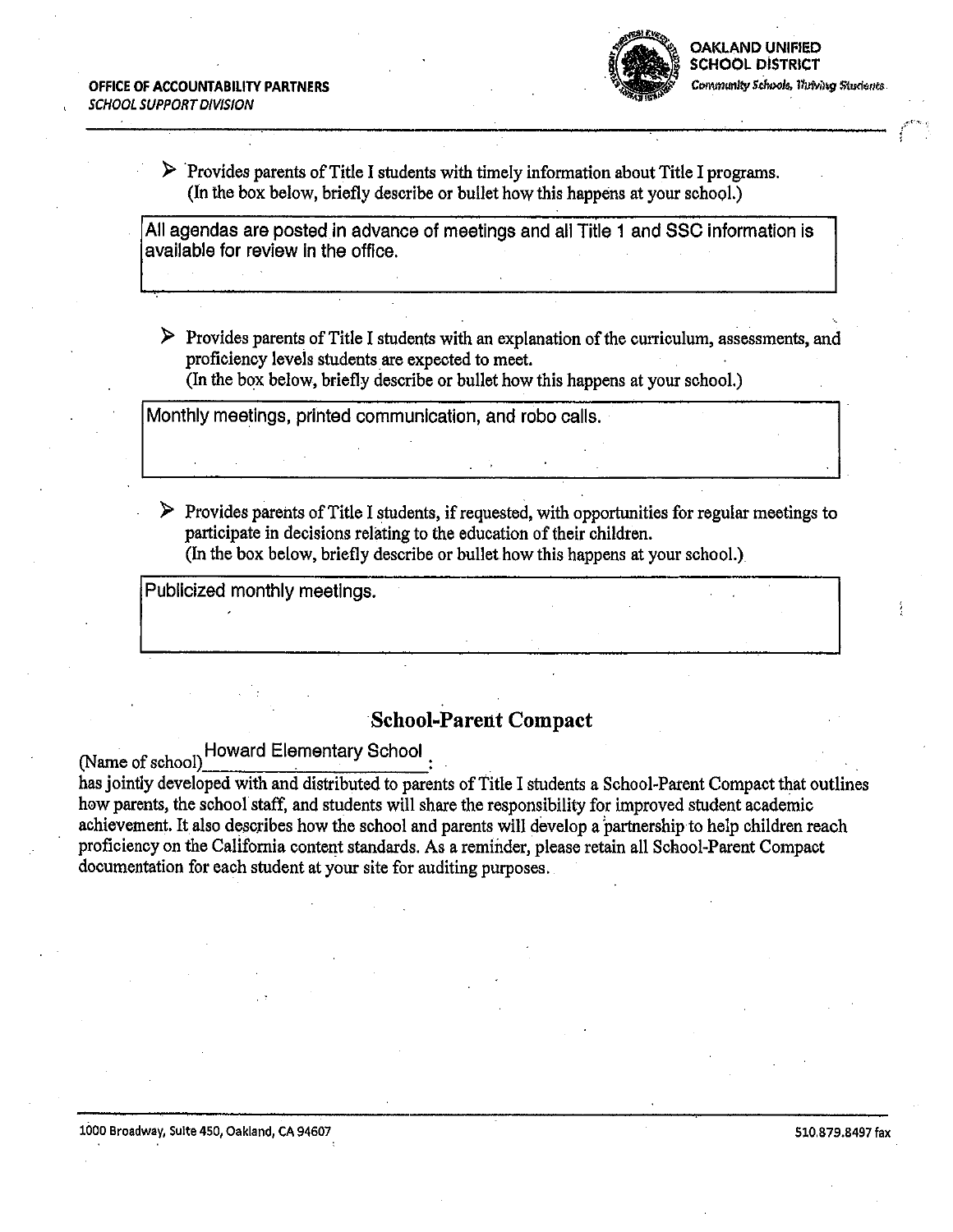OFFICE OF ACCOUNTABILITY PARTNERS SCHOOL SUPPORT DIVISION



# **Building Parent Capacity for Involvement**

**Howard Elementary School** (Name of school)

engages parents in meaningful interactions with the school. It supports a partnership among staff, parents, and the community to improve student academic achievement. To help reach these goals, and build capacity for parent involvement, it does the following:

- Assists Title I parents in understanding academic content standards, assessments, and how to monitor and improve the achievement of their children.
	- 1. The State of California's academic content standards
	- 2. The State of California's student academic achievement standards
	- 3. The State of California's and Oakland Unified School District's academic assessments, including alternate assessments
	- 4. Academic proficiency levels students are expected to achieve
	- 5. How to monitor their child's progress (In the box below, briefly describe or bullet how this happens at your school.)

Family Nights (Back to School, Math Night, Science Night, Literacy Night), SSC Meetings, School Website, parent newsletters, parent teacher conferences, IEP meeting, report cards.

> Provides materials and training to help Title I Program Parents work with their children to improve their children's academic achievement.

(In the box below, briefly describe or bullet how this happens at your school.)

Meetings, school website, newsletters

- $\triangleright$  Educates staff, with the assistance of Title I parents, on the value of parent contributions and how to work with parents as equal partners.
	- (In the box below, briefly describe or bullet how this happens at your school.)

Weekly staff professional development, monthly staff meetings, professional development days, one on one meetings.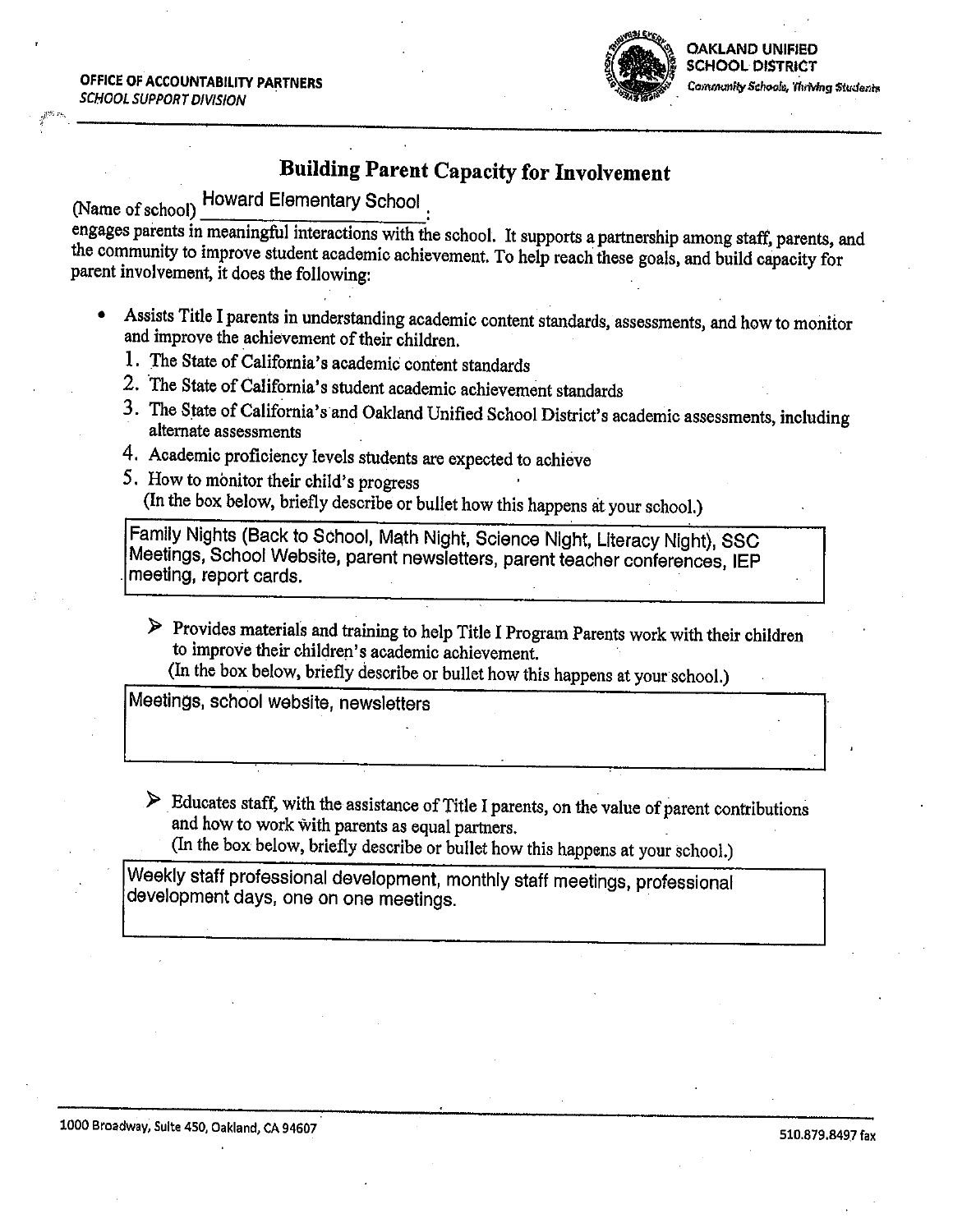

 $\triangleright$  Coordinates and integrates the Title I Program Parental Involvement activities with other activities that encourage and support parents to more fully participate in the education of their children.

(In the box below, briefly describe or bullet how this happens at your schools.)

Focus is on student achievement. School site plan and family engagement activities are designed to increase student achievement in all content areas.

 $\triangleright$  Distributes to Title I Program parents, in a timely way, program information related to school and parent programs, meetings, and other activities in a form and language that the parents understand.

(In the box below, briefly describe or bullet how this happens at your school.)

School website, marquee, robo calls, notices, postings, and monthly calendars.

 $\triangleright$  Provides support, during regularly meetings, for parental activities requested by Title I Program parents.

(In the box below, briefly describe or bullet how this happens at your school.)

Parent input and expressed needs guide meeting agendas.

# Accessibility

Provide opportunities for all Title I parents to participate, including parents with limited English proficiency, parents with disabilities, and parents of migratory students. This includes providing information and school reports in a form and language parents understand. (In the box below, briefly describe or bullet how this happens at your school.)

Translation is offered at parent meetings. Notifications are sent home in multiple languages. Documents are also translated as requested.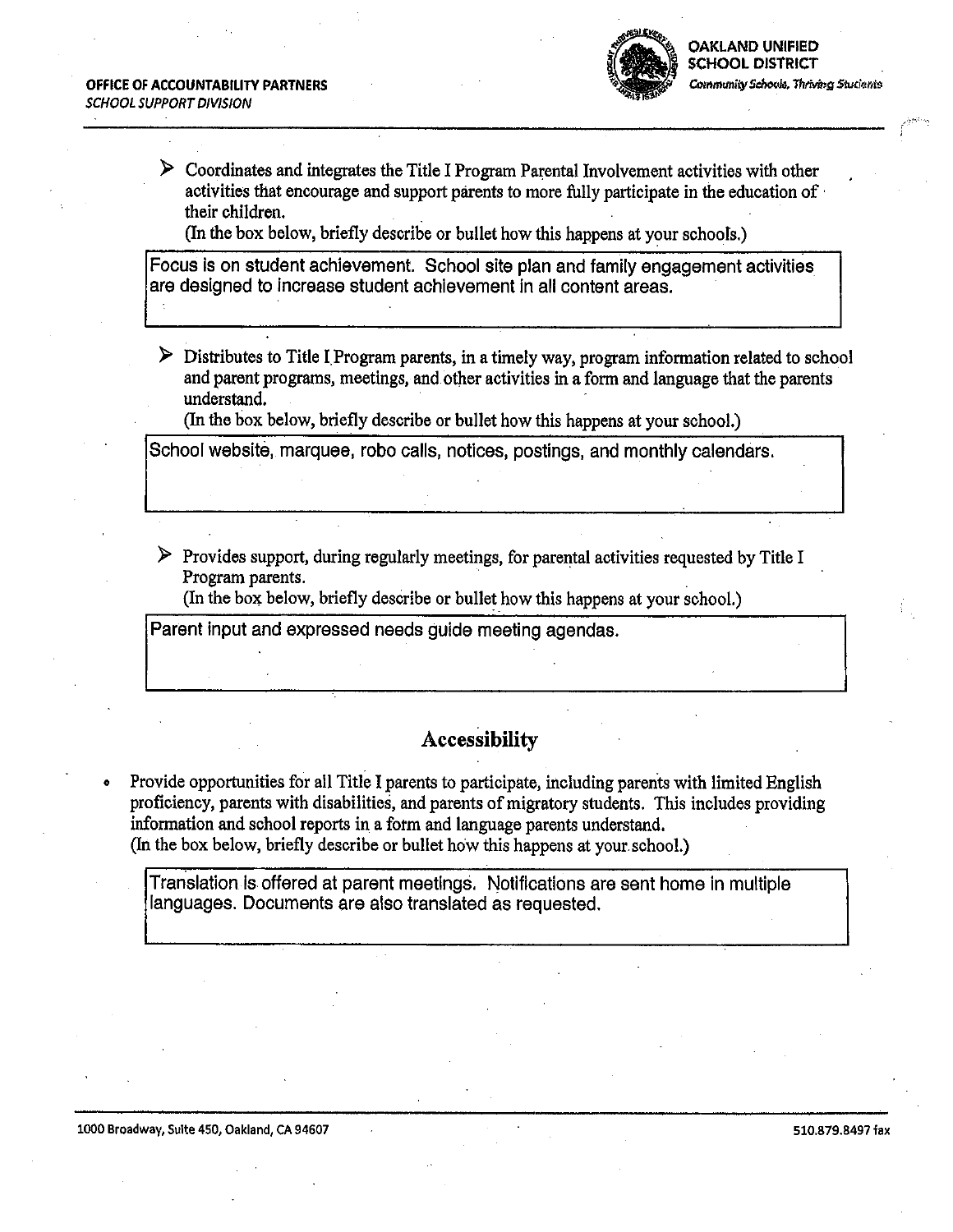OFFICE OF ACCOUNTABILITY PARTNERS **SCHOOL SUPPORT DIVISION** 



# **Adoption**

This School Parental Involvement Policy has been developed jointly with, and agreed upon with, parents of children participating in Title 1, Part A Programs, as evidenced by

This policy was adopted by the (Name of School) Howard Elementary School Site Council on (Date) 12/19/2017 and will be in effect for the 2017-18 school year. The school will distribute this policy to all parents of participating Title 1, Part A, children. It will be made available to the local community. The (Name of school) Howard Elementary 's notification to parents of this policy will be in an understandable uniform formation of the extent practicable, provided in a language the parents can understand.

(Principal's Sygnature)

(Date)

Revised 8/18/2016

1000 Broadway, Suite 450, Oakland, CA 94607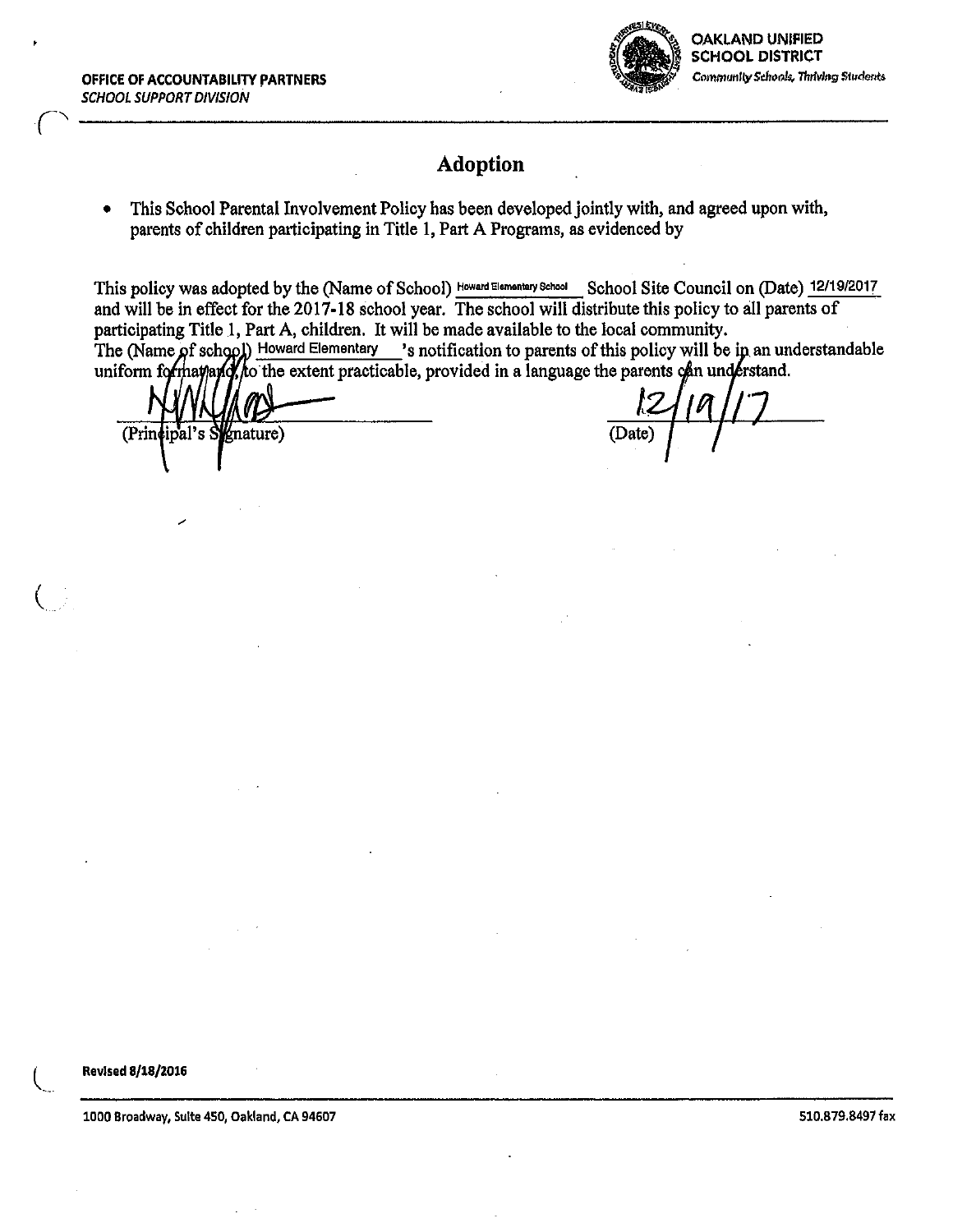## **Elementary School Compact**

### **School Name**

It is important that families and schools work together to help students achieve high academic standards. Through a process that included teachers, families, students and community representatives, the following are agreed upon roles and responsibilities that we as partners will carry out to support student success in school and life.

## **Student Pledge:**

I agree to carry out the following responsibilities to the best of my ability:

- Come to school ready to learn and work hard.
- Bring necessary materials, completed assignments and homework.
- Know and follow school and class rules.
- Ask for help when I need it.
- Communicate regularly with my parents and teachers about school experiences so that they can help me to be successful in school.
- Limit my TV watching and instead study or read every day after school.
- Respect the school, classmates, staff and families.

Student signature

Parent/Guardian or Family Member Pledge:

I agree to carry out the following responsibilities to the best of my ability:

- Provide a quiet time and place for homework and monitor TV viewing.
- Read to my child or encourage my child to read every day (20 minutes K-3, and 30 minutes for grades 4-5).
- Communicate with the teacher or the school when I have a concern.
- Ensure that my child attends school every day, gets adequate sleep, regular medical attention and proper nutrition.
- Regularly monitor my child's progress in school.
- Participate at school in activities such as school decision making, volunteering and/or attending parentteacher conferences.
- Communicate the importance of education and learning to my child.
- Respect the school, staff, students, and families.

Parent/Guardian or Family member signature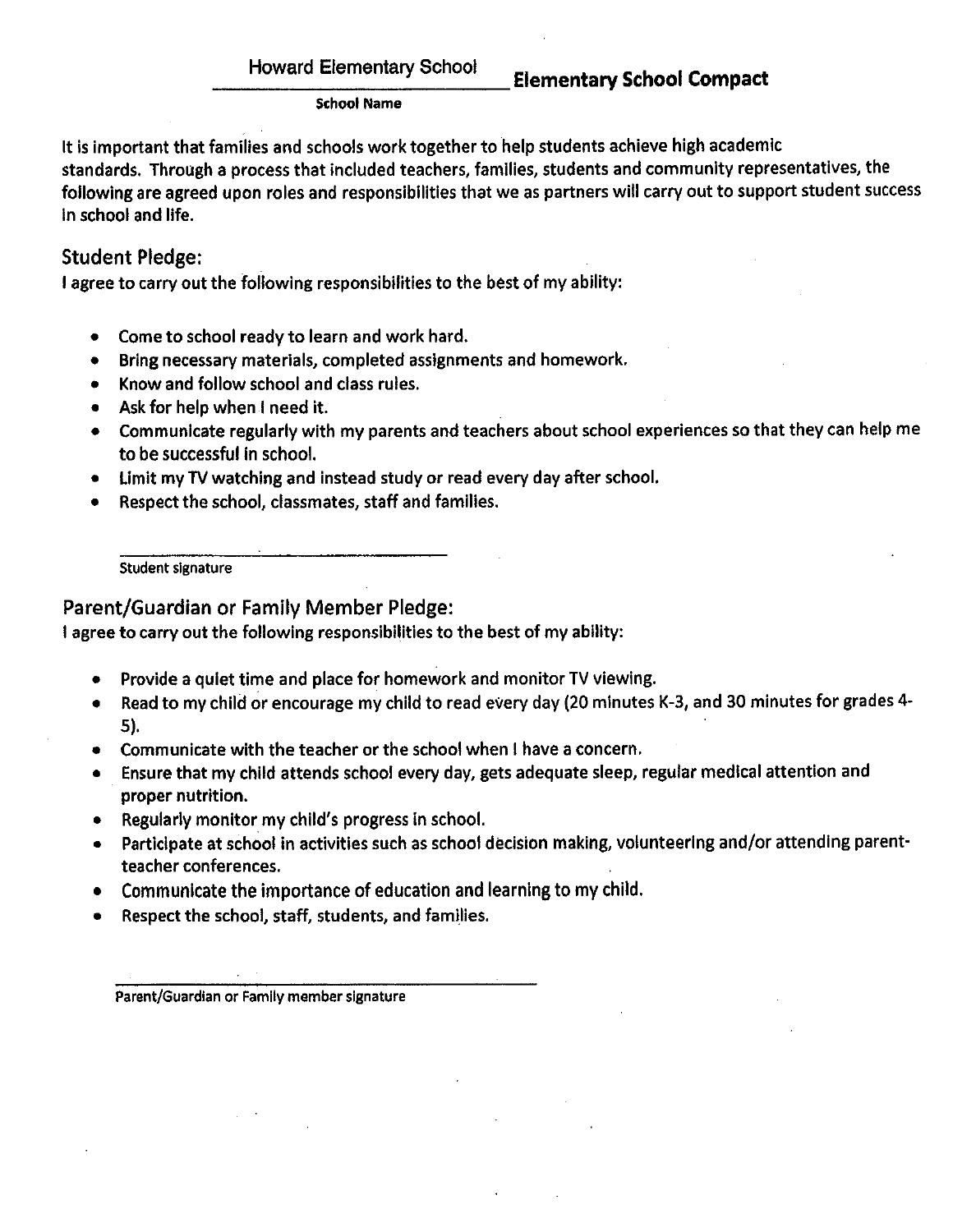## **Teacher Pledge:**

I agree to carry out the following responsibilities to the best of my ability:

- Provide high-quality curriculum and instruction.
- Endeavor to motivate my students to learn.
- Have high expectations and help every child to develop a love of learning.
- Communicate regularly with families about student progress through conferences, parent-teacher meetings, progress reports, and other available means.
- Provide reasonable opportunities for parents to volunteer and participate in their child's class, and to observe classroom activities.
- Provide a warm, safe, and caring learning environment.
- Provide meaningful, daily homework assignments to reinforce and extend learning (30 minutes for grades 1-3 and 60 minutes for grades 4-5).
- Participate in professional development opportunities that improve teaching and learning and support the formation of partnerships with families and the community.
- Actively participate in collaborative decision making and consistently work with families and my school colleagues to make schools accessible and welcoming places for families which help each student achieve the school's high academic standards.
- Respect the school, students, staff and families.

Teacher signature

We make a commitment to work together to carry out this agreement.